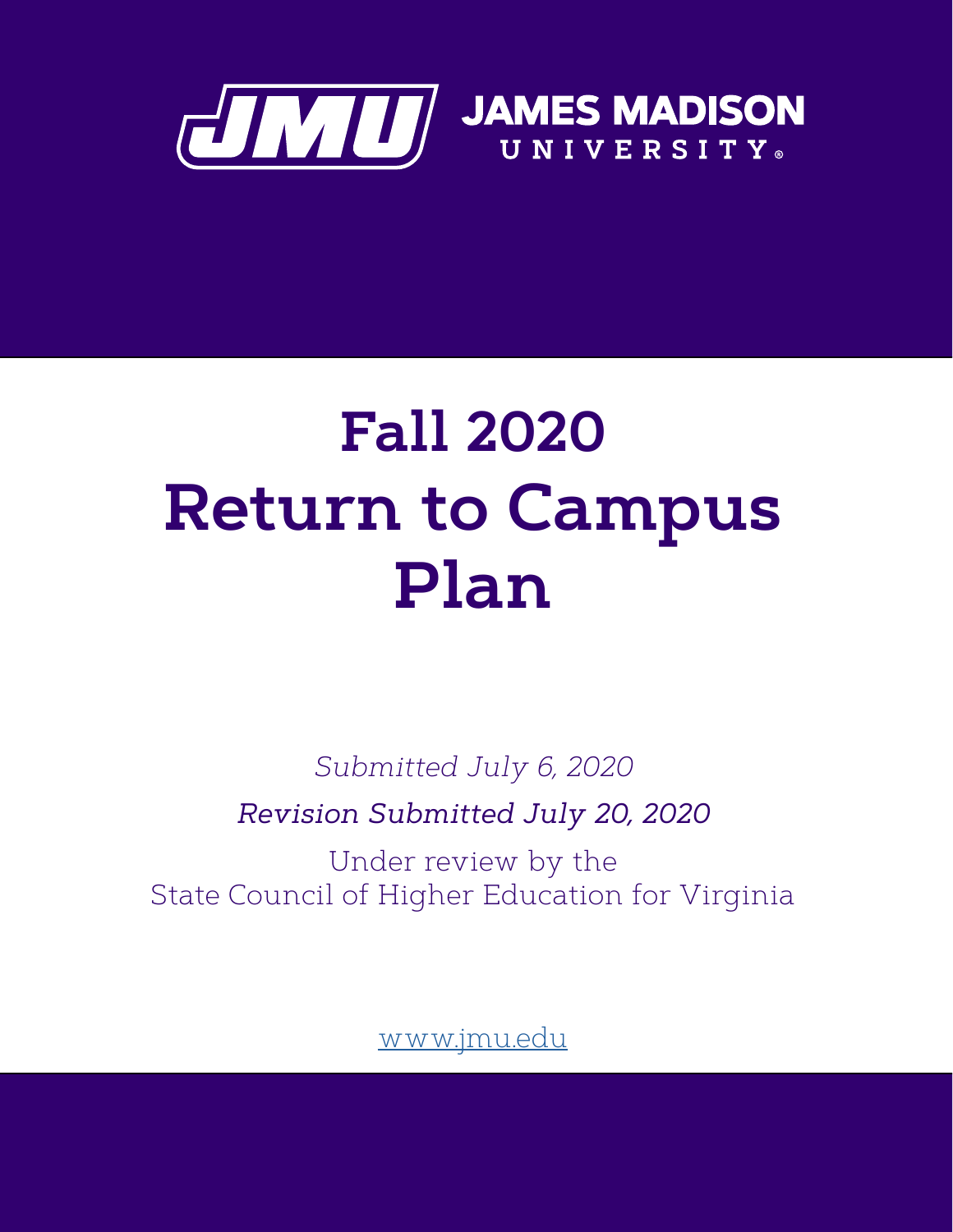## Campus Reopening Plan

| 1. |                                                                    |  |  |  |
|----|--------------------------------------------------------------------|--|--|--|
| 2. | Contact Information and Procedures for Reaching the Local          |  |  |  |
| 3. |                                                                    |  |  |  |
| 4. |                                                                    |  |  |  |
| 5. |                                                                    |  |  |  |
| 6. |                                                                    |  |  |  |
| 7. |                                                                    |  |  |  |
| 8. |                                                                    |  |  |  |
| 9. |                                                                    |  |  |  |
|    | 10. Partnerships and Information Sharing with Local Stakeholders20 |  |  |  |
|    |                                                                    |  |  |  |
|    |                                                                    |  |  |  |
|    |                                                                    |  |  |  |
|    |                                                                    |  |  |  |
|    |                                                                    |  |  |  |
|    |                                                                    |  |  |  |
|    | B. Monitoring Health Conditions to Detect Infection25              |  |  |  |
| 1. |                                                                    |  |  |  |
| 2. |                                                                    |  |  |  |
| 3. |                                                                    |  |  |  |
|    |                                                                    |  |  |  |
|    | C. Containment to Prevent Spread of the Disease  27                |  |  |  |
| 2. |                                                                    |  |  |  |
| 3. |                                                                    |  |  |  |
| 4. |                                                                    |  |  |  |
|    |                                                                    |  |  |  |
| 1. |                                                                    |  |  |  |
| 2. |                                                                    |  |  |  |
| 3. |                                                                    |  |  |  |
| 4. |                                                                    |  |  |  |

JMU

**JAMES MADISON**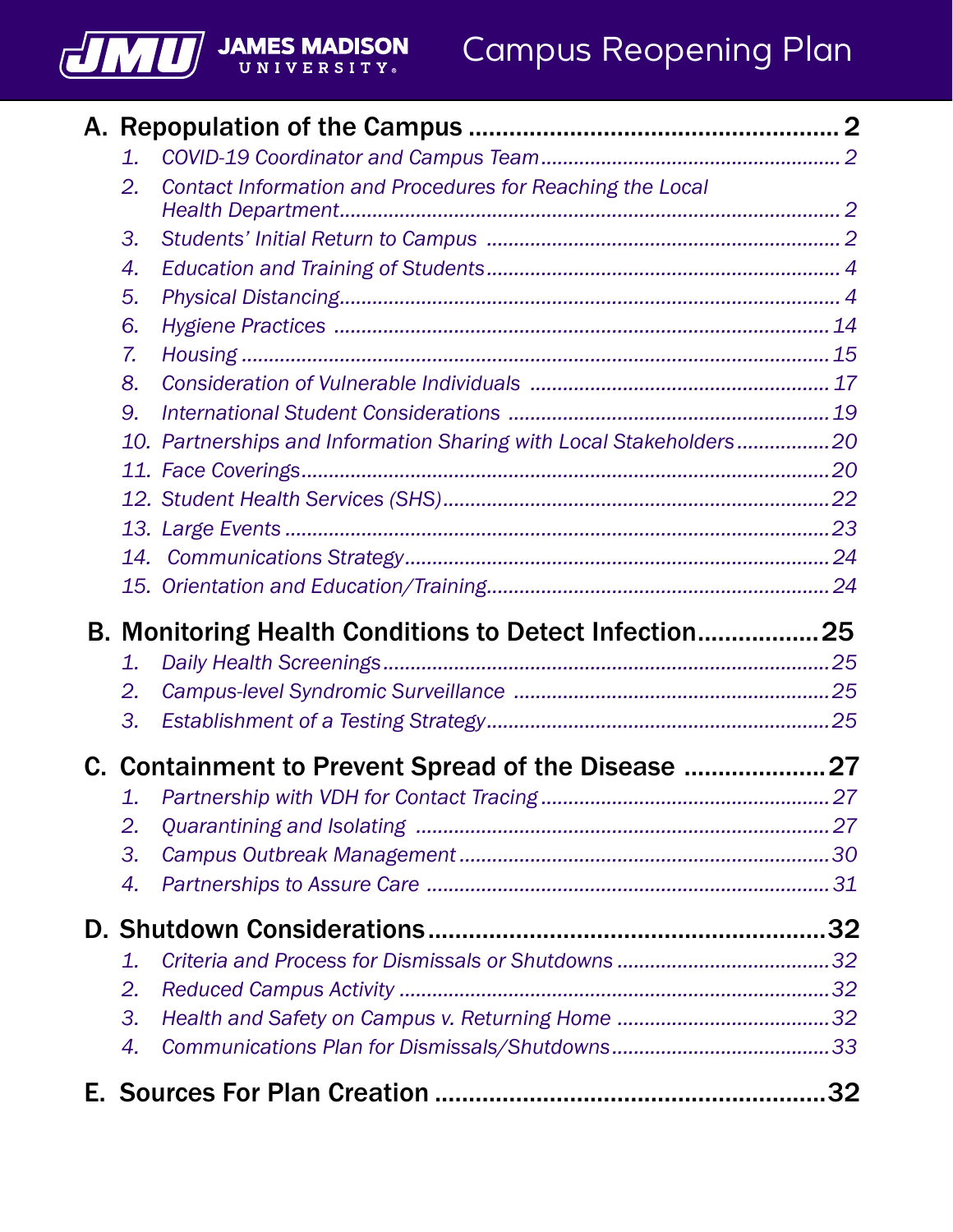

## Return to Campus Plan



## James Madison University *Return to Campus Fall 2020*

## Guiding Principles

In developing our plans for returning to campus, JMU was guided by these principles:

- The public health and well-being of our students, faculty and staff are our top considerations.
- A hallmark of the JMU educational experience is the interaction between our students and faculty in classrooms, studios and labs.
- An in-person classroom experience for our first-year students is the preferred choice when academic units are evaluating their fall teaching schedule to make necessary modifications.
- In-person labs and other experiential classes are prioritized when possible.
- Students should have the opportunity for frequent face-to-face contact with their instructors even when modifications to classes are made to increase their health and safety.
- Class schedule modifications should allow students to make progress toward their graduation.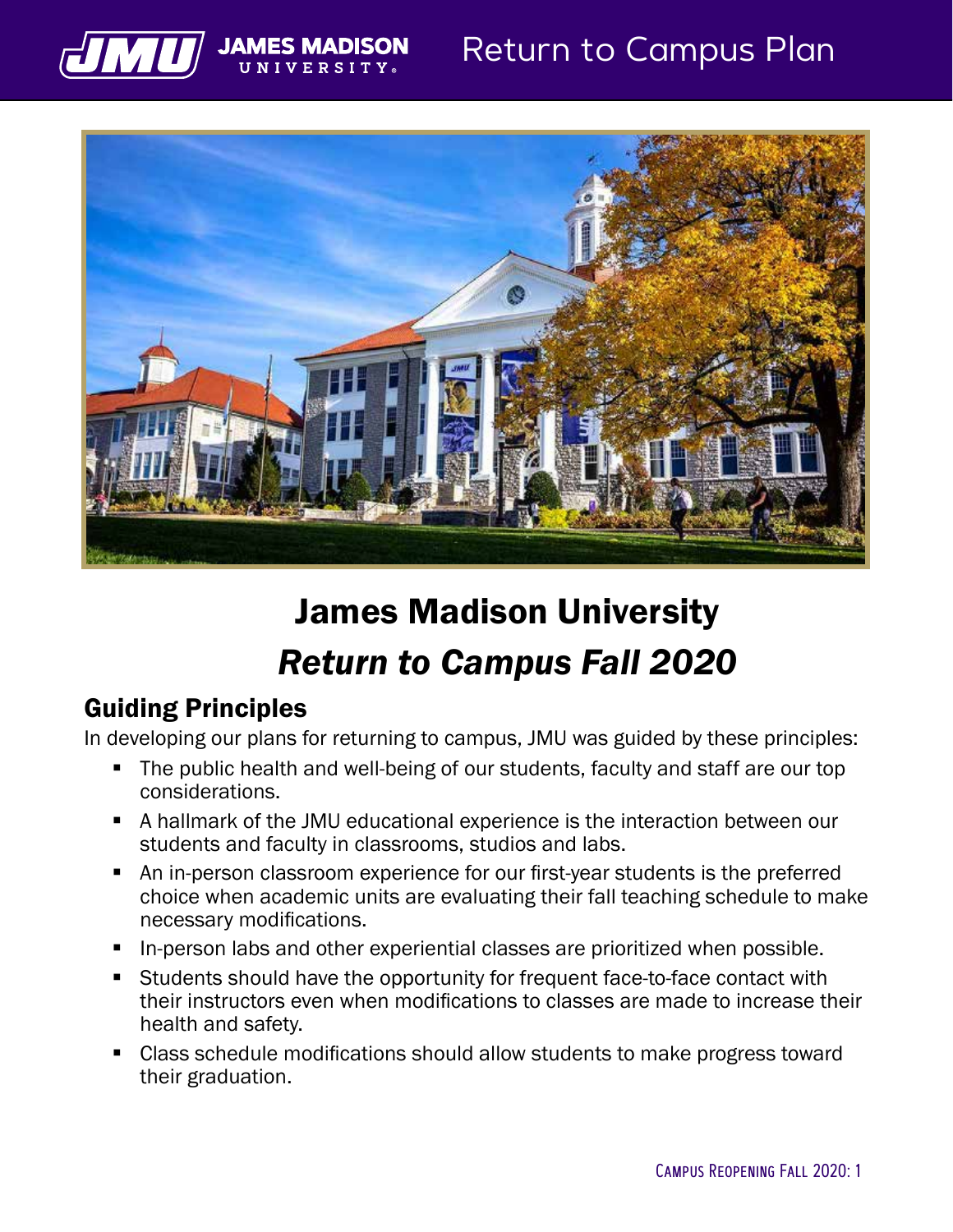## A. Repopulation of the Campus

**JAMES MADISON** 

UNIVERSIT

<span id="page-3-0"></span>MU

## *1. COVID-19 Coordinator and Campus Team*

The [COVID-19 Campus Team](https://www.jmu.edu/academic-affairs/committees-and-taskforces/CCT.shtml) was charged to monitor the COVID-19 situation at JMU when reopening occurs with the goal of maximizing health and safety across campus. This team monitors the presence of the disease within the campus community, working with public health and local hospital officials to minimize outbreaks and the associated effect on the local health care system. Disease prevalence, COVID-19 testing and test positivity rates, isolation and quarantine bed status, and the capability of the local health care system to provide quality care will be watched. This group will work with the Senior Leadership Team to minimize risk to the health and safety of students, faculty and staff.

The team is co-chaired by Marsha Mays-Bernard, Associate Vice President for Wellness, Orientation and Multicultural Engagement, and Dr. Kristina Blyer, Interim Director of the University Health Center (UHC) for Medical Services. It includes university-wide representation as well as community partners from the Central Shenandoah Health District and Sentara-RMH Medical Center.

## *2. Contact Information and Procedures for Reaching the Local Health Department*

JMU maintains regular and direct contact with the local health department and has an established procedure for reaching the Virginia Department of Health (VDH). The UHC Patient Care Coordinator, Rose Horner, R.N., oversees contact with the Central Shenandoah Health District of the VDH. JMU's primary contact for VDH is Meg Tiernan, R.N., who can be reached at (540) 290-6776. The VDH Local Health Director is Dr. Laura Kornegay, available at (540) 332-7830, ext. 341. The VDH after hours emergency number is (866) 531-3068. We also have three VDH staff members on our weekly COVID-19 Response Team meetings. Students who test positive for COVID-19 at the University Health Center will be reported to the VDH through the electronic [Confidential Morbidity Report](https://redcap.vdh.virginia.gov/redcap/surveys/?s=NYKYR7W47M.).

## *3. Students' Initial Return to Campus*

#### *Initial Screening*

Prior to returning to campus, students are expected to complete health screening questions on the LiveSafe Mobile App. This software application pushes a screening survey to users when they enter campus through geo-fencing or through a computer logon. The user responds to questions related to body temperature, COVID-19 symptoms and any instructions they have received to self-isolate by another agency or medical professional. If students receive a response that indicates they have no symptoms, they are permitted to proceed to campus.

If students do not successfully pass the health screening on the LiveSafe App, they will see a red "X" and receive a message on their phone directing them to the UHC website for further instructions. Students will be directed to schedule a telehealth appointment with a healthcare provider who will discuss their symptoms and required actions.

JMU officials have the right to ask students for proof of screening completion when they are entering spaces, i.e. classrooms, offices, libraries, etc. It is expected that, when asked,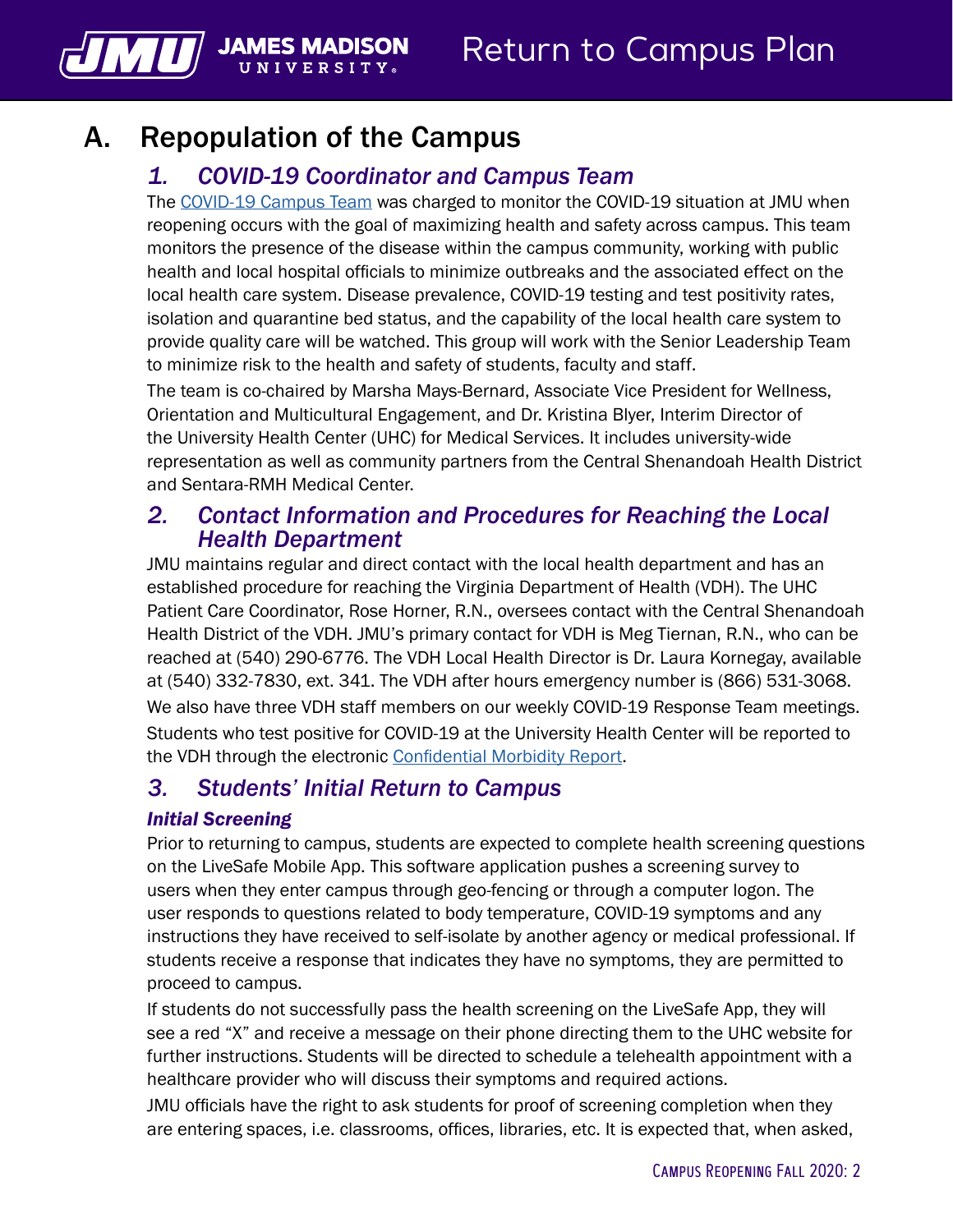

students will provide proof of successful completion of the daily health screening. Students who refuse to show proof of successful screening completion when asked will be asked to leave campus. This requirement is being communicated to students through mandatory trainings. If students refuse to leave after being asked to do so, JMU public safety officers may be called to remove students.

If it becomes evident that specific students do not complete the health screening or other safety expectations as required, users can provide a "tip" through the LiveSafe app describing the students' failure to follow protocol. Tips will be sent to the [Judicial Office](https://www.jmu.edu/osarp/) in Student Affairs, who will follow-up with those students, address their behavior and ensure they are aware of the protocols and community expectations.

#### *Ongoing Screenings*

Until further notice, students are expected to complete the LiveSafe app self-monitoring each day before they leave their residence halls or otherwise come to campus.

#### *Move-In*

To allow for physical distancing and smaller numbers of people on campus throughout the move-in process, first-year students will now move in over the course of four days: Friday, August 21 through Monday, August 24. Each student will be assigned a day and a time for their move-in appointment, which will be linked to their housing assignment.

New transfer students will be assigned a move-in time on Sunday, August 23. Continuing students will move in over the course of three days: Sunday, August 23 through Tuesday, August 25. A move-in day and time will be assigned and emailed to each resident in July. Additional details about the move-in process and the planned on-campus orientation program will be shared later throughout the summer via the [Residence Life](https://www.jmu.edu/orl/) and [Orientation](https://www.jmu.edu/orientation/) websites.

#### Personal Protective Equipment

All students, guests and staff assisting with move-in are required to wear a face-covering mask for the duration of the move-in process.

#### Non-Student Guests

Students may bring no more than two people to assist them during the move-in process. These two individuals are limited to those who can assist with the moving of items; unfortunately, "spectators" such as younger siblings or other relatives/friends are not permitted.

#### *Returning to Campus During the School Year*

To support students who are not able to travel or would prefer not to do so during times when the university is closed, the Office of Residence Life (ORL) has designated it's six largest residence halls as locations for Thanksgiving and Spring Break housing. These include Paul Jennings, Shenandoah, Chesapeake, Chandler and Eagle Halls and the Apartments on Grace Street. These buildings are a mix of both new and returning student housing. Students needing to stay for the Thanksgiving break should select a room in one of these halls for fall 2020. ORL will conduct a break housing sign-up process in October/ November to confirm who will remain on-campus for Thanksgiving and another sign-up prior to Spring Break.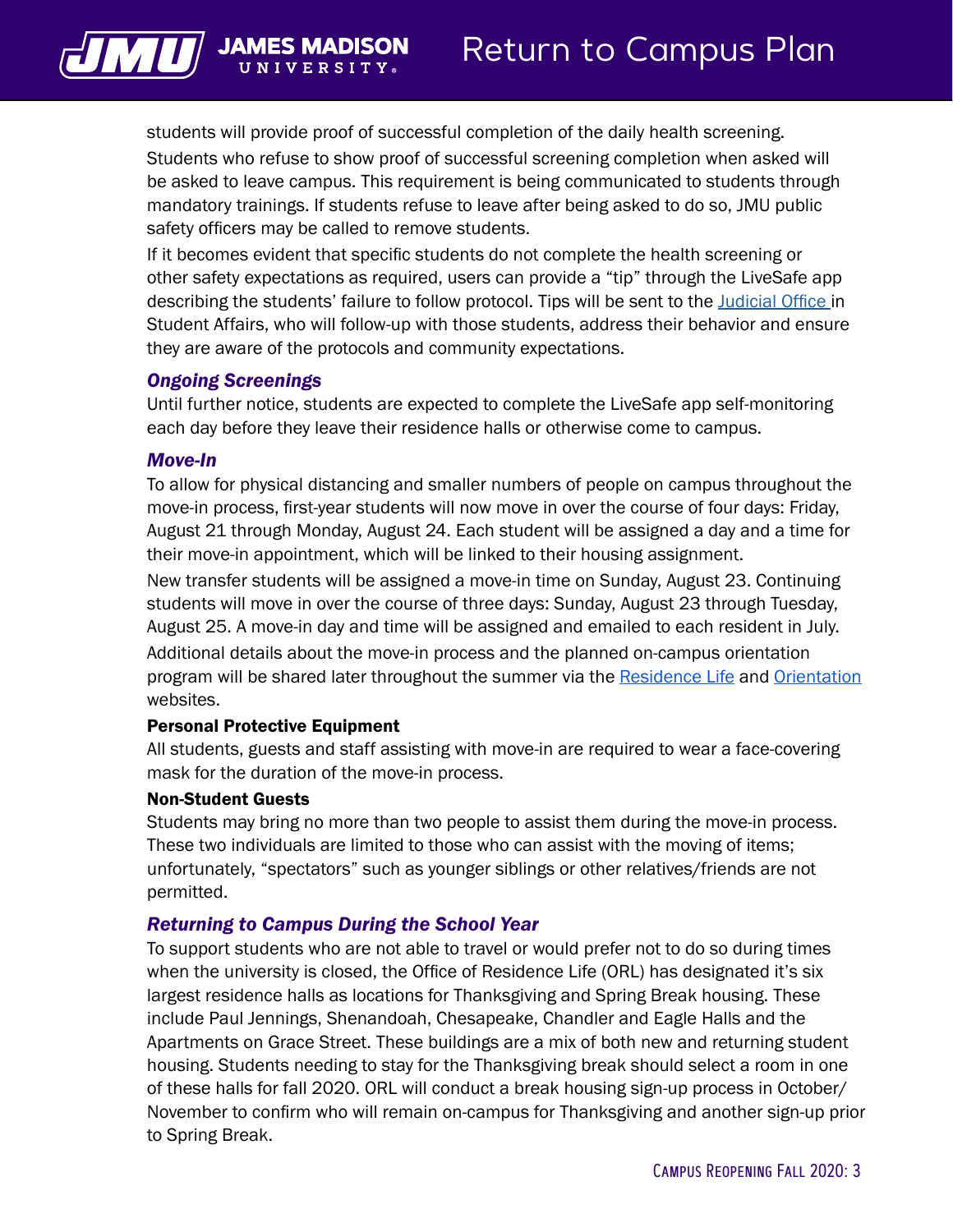## *4. Education and Training of Students*

UNIVERSIT

<span id="page-5-0"></span>**VILL** JAMES N

A variety of educational resources and trainings designed to keep the JMU community safe are planned for students. These trainings, developed by a team including members from Student Affairs, the UHC, Talent Development and Communications, include online opportunities for learning that students can access prior to campus reopening, in-person education that will be peer-delivered during orientation and an ongoing marketing campaign reminding the JMU community to practice behaviors that ensure our safety as much as possible and mitigate the spread of COVID-19.

Education that is currently available online includes:

- [Mask Usage](https://www.youtube.com/watch?v=Yc_yKQryMIQ&feature=youtu.be): This training video addresses the appropriate use of masks, with content informed by the Centers for Disease Control (CDC). Also available is a [handout](https://www.jmu.edu/talentdevelopment/_files/CDC-cloth-face-covering-instructions.pdf) that can be posted in residence halls and other campus buildings.
- [Anti-stigma Training:](https://www.jmu.edu/talentdevelopment/covid-19-training-avoid-stigma/) This eLearning module focuses on avoiding stigma associated with COVID-19, with content informed by the World Health Organization (WHO), UNICEF and the International Federation of Red Cross and Red Crescent Societies (IFRC). Also available is a [handout](https://www.jmu.edu/talentdevelopment/_files/WHO-covid19-stigma-guide.pdf) that can be distributed or posted.
- Additional trainings, in online and in-person format, are in development for areas where students will need supplemental education. This will include maintaining physical distancing, handwashing, holding others mutually accountable for following health guidelines, and caring for others.

## *5. Physical Distancing*

After consulting with multiple sources and reviewing the latest guidance, JMU employed a wide variety of methods to establish and ensure physical distancing on campus. The university followed guidelines issued by the CDC, specifically [CDC guidelines for IHEs](https://www.cdc.gov/coronavirus/2019-ncov/community/colleges-universities/considerations.html), and the [Virginia Department of Health](https://www.vdh.virginia.gov/coronavirus/prevention-tips/).

The [Contingency Planning Task Force](https://www.jmu.edu/academic-affairs/committees-and-taskforces/CPTF.shtml) (CPTF), which was co-chaired by the vice presidents for Finance & Administration and Academic Affairs and included university-wide representation, was charged to assess and address all aspects of campus life in order to initiate change and/or develop new procedures with the goal to maximize safety for students, faculty and staff.

#### a. Physical Distancing in Classrooms and Learning Environments

Planning for a safe return to classrooms, labs, studios and other learning environments was led by the Classroom Configurations and Scheduling Working Group, a subset of the CPTF, which developed "plans, strategies and guidance for managing on-campus (in-person and/ or in-person & online [hybrid]) classroom configurations and scheduling in preparation for COVID-19 and related safety precautions." The group established the following procedures:

- Require face masks at all times in classrooms and other academic spaces. If academic activities cannot occur with a face mask, a face shield is a reasonable exception. Note: The Office of Disability Services was involved in these conversations to address necessary accommodations for students and faculty.
- Equip all classrooms with two boxes of extra disposable face masks.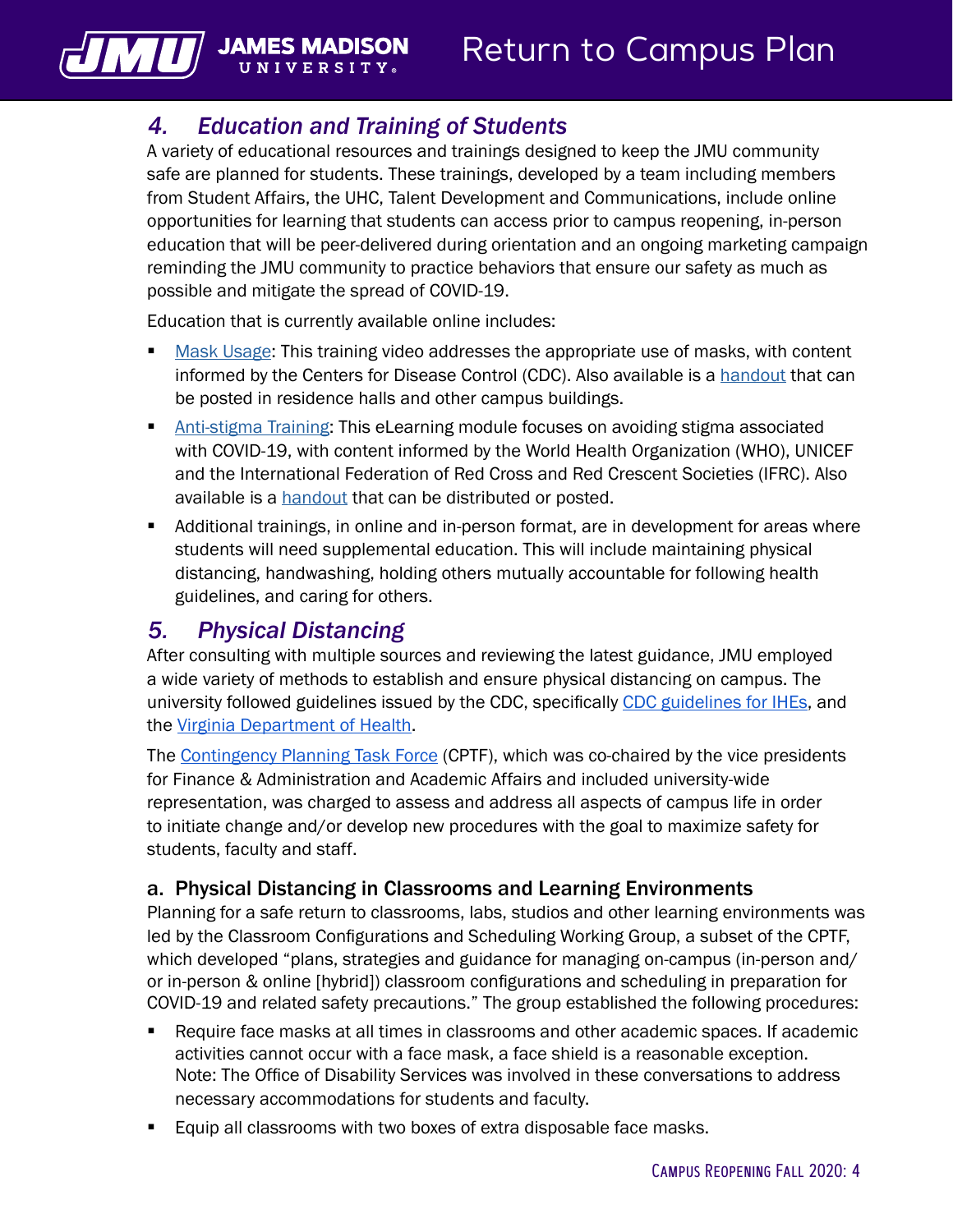

- **I.** Install a Plexiglass shield in front of each podium in all classrooms. Faculty who remain behind a Plexiglass barrier when teaching are not required to wear a face mask.
- Allow individual departments to determine their own meeting schedules for labs and specialty classes, like art and music studios, and allow them to set their spaces up appropriately, using the provided guidance.
- Provide each building coordinator with a distance thermometer for use if an individual feels ill and wants to take their temperature.

Additional significant changes related to classrooms, labs, studios and other learning environments included the following.

#### *Class Schedule*

JMU analyzed classroom capacity, then created a course schedule that adjusted meeting times to allow for increased cleaning during the day. This design helped ensure access to in-person courses for faculty and students, while protecting those with health concerns. The modifications maintain the traditional MWF/TT structure but shift time periods to insert two 60-minute cleaning blocks during the day. Courses scheduled outside of the regular time periods on MW, WF or MF were also shifted to account for the 60-minute cleaning block, and its timing will vary based on classroom usage.

|               | <b>MWF</b>    | MW, WF, MF    |               | 皿             |               |
|---------------|---------------|---------------|---------------|---------------|---------------|
| Current       | <b>New</b>    | Current       | <b>New</b>    | Current       | <b>New</b>    |
| $8:00 - 8:50$ | 8:00-8:50     | $8:15 - 9:30$ | 8:15-9:30     | 8:00-9:15     | $8:00 - 9:15$ |
| $9:05 - 9:55$ | $9:05 - 9:55$ | 8:40-9:55     | 8:40-9:55     | 9:30-10:45    | 9:30-10:45    |
| 10:10-11:00   | 10:10-11:00   | 9:45-11:00    | 9:45-11:00    | 11:00-12:15   | 11:00-12:15   |
|               | 60 minutes    |               |               |               | 60 minutes    |
| 11:15-12:05   | 12:00-12:50   |               | 60 minutes    | 12:30-1:45    | $1:15 - 2:30$ |
| 12:20-1:10    | 1:05-1:55     |               |               | $2:00 - 3:15$ | $2:45 - 4:00$ |
| $1:25 - 2:15$ | $2:10-3:00$   |               | 60 minutes    |               | 60 minutes    |
|               | 60 minutes    |               |               | $3:30 - 4:45$ | $5:00 - 6:15$ |
| 2:30-3:20     | 4:00-4:50     | 2:30-3:45     | 4:00-5:15     | $5:00-6:15$   | 6:30-7:45     |
| 3:35-4:25     | 5:05-5:55     | 4:00-5:15     | 5:30-6:45     | 6:30-7:45     | 8:00-9:15     |
| 4:40-5:30     | 6:10-7:00     | 5:30-6:45     | $7:00 - 8:15$ |               |               |
| 5:45-6:35     | $7:15 - 8:05$ | 7:00-8:15     | 8:30-9:45     |               |               |
| 6:50-7:40     | 8:20-9:10     |               |               |               |               |

#### *Classroom Capacity Meeting*

In order to provide increased safety and well-being, we shifted some campus spaces, including campus ballrooms, large auditoriums, and other spaces, to be used as classrooms and support physical distancing for class meetings. We then moved classes to larger spaces, maintaining the current class enrollment while increasing the physical distance between students. As a result, courses with fewer students were moved into the now-vacated larger classrooms. This system allows us to maximize campus spaces while maintaining the appropriate physical distance.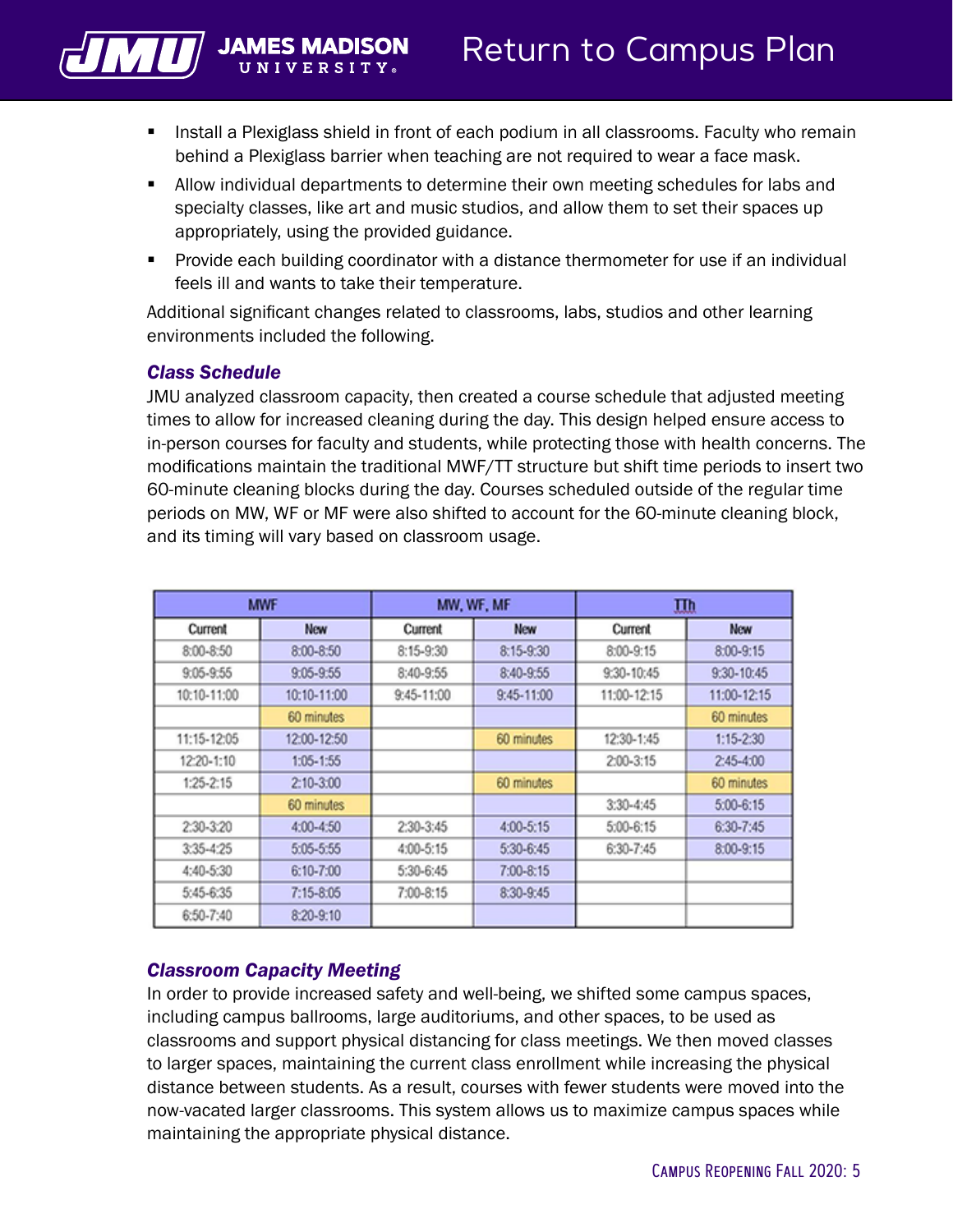#### *Movement within Academic Buildings*

**II N I V F R S I T** 

 $\sqrt{||\mathbf{u}||}$  JAMES MAD

With fewer students attending classes at once due to the new schedule, there are fewer people in hallways and stairwells, allowing for greater distancing. Individual responsibility will be needed, as well as the mandatory use of masks while in the presence of others, to assist in maintaining health and safety standards. Students who are physically able to do so will be encouraged to use the stairwells, as opposed to elevators, when moving among floors. Building coordinators have established single lane traffic, or other patterns, in the way that is most appropriate for their buildings; consistent signage was provided.

#### b. Social Distancing Outside the Classroom

Another subset of the CPTF, the Facilities Configurations and Scheduling Working Group, was charged to "develop plans, strategies and guidance, with a focus on sanitation and security, for managing all configuration and scheduling issues for facilities outside of the classroom, including residence halls, unions, public spaces, office buildings, buses and athletic events, in preparation for COVID-19 and related safety precautions." This group worked closely with Student Affairs administration to establish procedures for social distancing outside of the classroom.

#### *Training*

All students will receive fundamental training on COVID-19 and required behaviors prior to reopening. An ongoing marketing campaign will keep reminding our community members to practice behaviors that will ensure our safety as much as possible and mitigate the spread of COVID-19.

In addition, training will be provided by peers during 1787 Orientation and by the RAs and FROGS (First Year Orientation Guides), as these students will model the expected behavior.

#### *Expectations of Students*

Student are expected to eliminate physical contact with others, such as handshakes and embraces. Students should avoid anyone who appears to be sick, is coughing or is sneezing. In addition, students should avoid touching surfaces that are touched by others as much as possible.

#### *Extracurricular Activities*

JMU offers multiple annual events for students that will proceed with modified formats in the interest of health and safety. For example, the UPB Crazy Commons will not be serving food in order to maximize mask usage and has switched to digital handbills instead of print ones that are passed out.

A popular event every fall is Student Organization Night, the traditional involvement fair where recognized organizations, campus departments and Harrisonburg community partners are available to talk with JMU students wanting to be involved in their community. Because of the importance and popularity of this occasion, we have developed four potential options based on the phase of the commonwealth. These options range from a traditional in-person format with required masks, appropriate physical distancing, and temperature checks at entry points to a virtual option in which organizations and students interact through an online platform like Campus Labs or Flipgrid.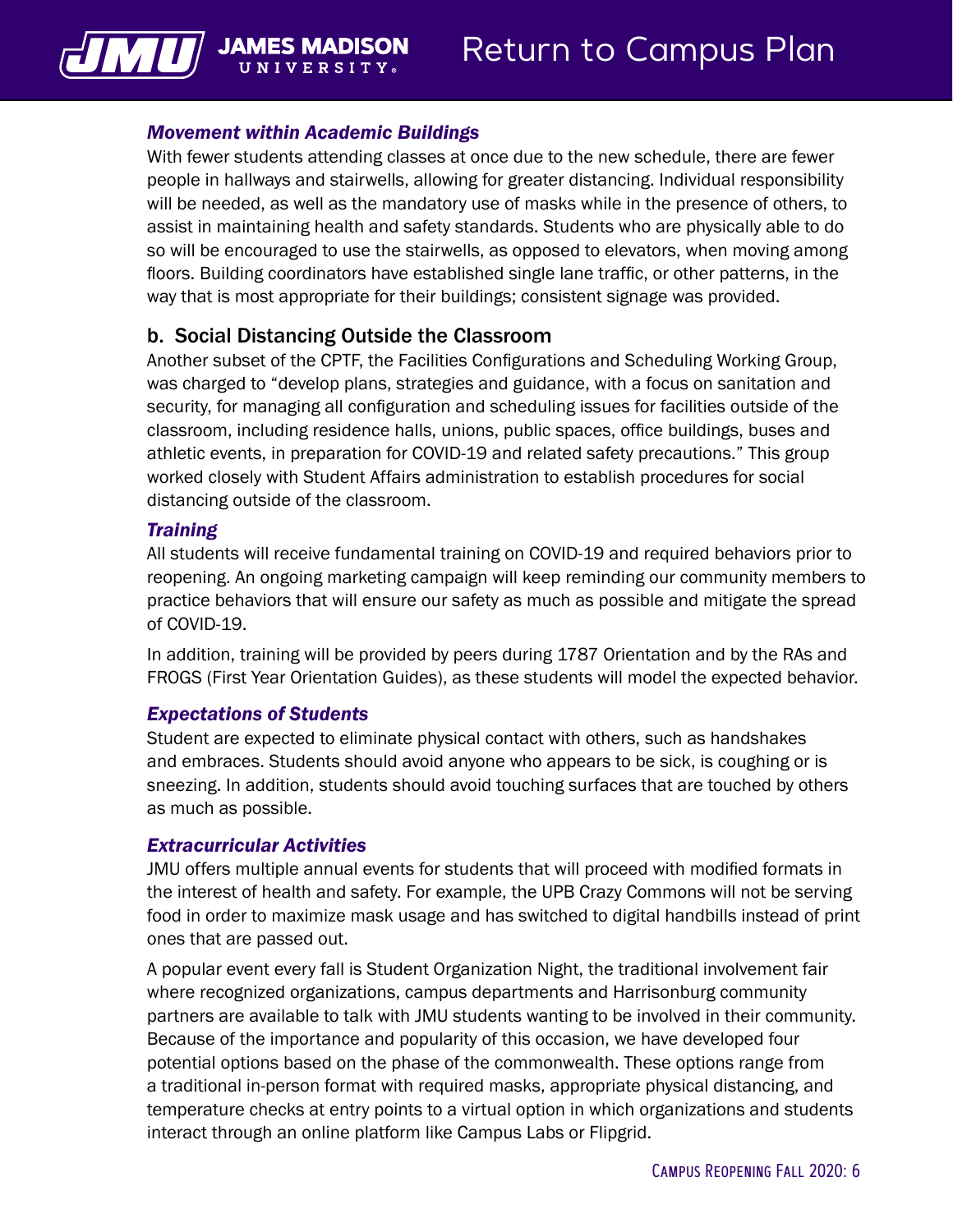

Movies shown at Grafton Stovall Theater will be reduced to one showing per night to allow time for disinfecting. Face masks are required, and popcorn will not be served in order to maximize mask usage. Alternating rows of seating will blocked off, and individuals must maintain two vacant seats between them to ensure social distancing

#### *Fraternity & Sorority Activities*

#### Recruitment

To avoid violating health and safety protocols, we will use a hybrid process for fraternity and sorority recruitment. Virtual meetings will be in place for larger, early rounds and move to shorter rounds with increased number of rounds to reduce the number of people present at any given time. No food or drink will be served, and there will be extended breaks between each round to sanitize high-touch surfaces. Any in-person recruitment events must be held on campus to confirm proper safety protocols are being followed. Bid Day will also use a virtual format.

#### Social Events

JMU will not hold in-person full chapter and new member events due to physical distancing requirements. University administration will work with chapters and national headquarters to establish guidelines for any social events, which will meet all requirements.

#### Panhellenic & Interfraternity Council Executive Council Meetings

These in-person meetings require masks for all participants, and hand sanitizer will be used prior to beginning each meetings. No food or drinks will be available during meetings, and rooms will be set-up to encourage physical distancing requirements.

#### *Off-Campus Gatherings*

We believe that these types of activities pose the greatest risk to our students' health and well-being, and we need our students to make good decisions about hosting and attending events off-campus. The university will provide significant guidance and direction to students in regard to gathering off-campus through online training and videos to engage with the students. In addition, we will use the student voice to model expected behavior and help encourage students to limit their large gatherings off-campus.

#### c. Restricted Occupancy and Staggered Use of Communal Spaces

#### *Employee Spaces*

[JMU's online Return to the Workplace guidelines](https://www.jmu.edu/news/2020/05/29-covid-return-guidelines.shtml) reflect the existing Governor's Executive Order and will continuously be updated as needed.

#### *Student Spaces*

All students and employees are required to wear a face mask per state and university policies while on campus. Signage will promote the continual use of masks, which are required at all times while indoors and outdoors when in the presence of others.

Facilities Management issued departmental suites door stops to prop doors open to reduce the chances of contamination. If a door opens into hallway and impedes egress, then it cannot be propped open. Also, no fire-rated doorways, i.e. stairwells, may be propped open.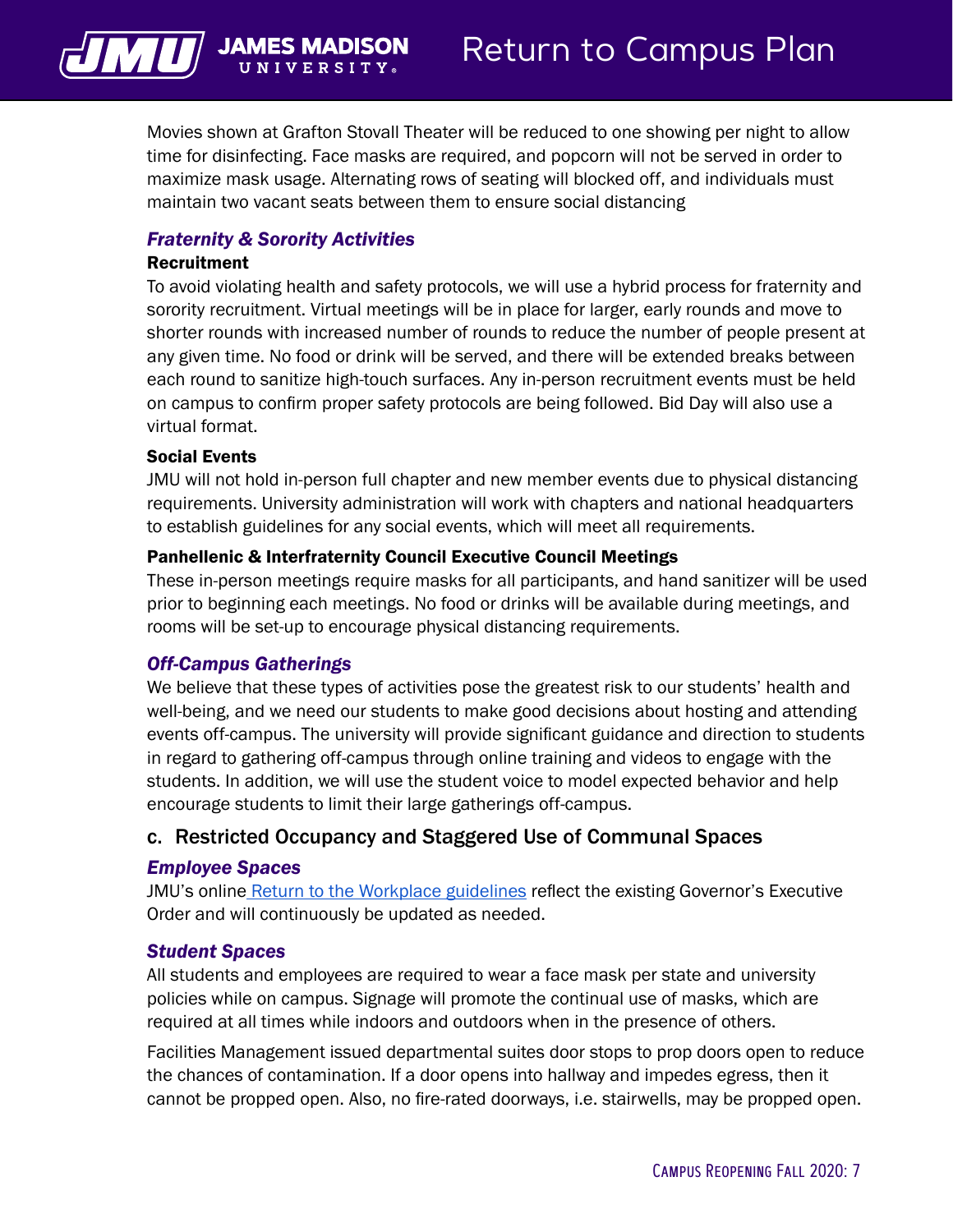

#### Festival

In the Cave at the Festival, bean bags will be removed, and seating will be arranged so that chairs are back to back with six feet of clearance in front. In the Festival Lounges, seating will also be arranged back to back with six feet of clearance in front. The Festival Study Lounges are being temporarily loaned to Alumni Relations for use as offices to facilitate physical distancing.

#### Madison Union

General reminders about physical distancing will be posted throughout Madison Union. In Taylor Down Under, lounge seating will be arranged with seating back to back and six feet clearance in front; every other chair will be removed for table seating. The Recliner Lounge will be usable as is by maintaining even spacing; billiards play is acceptable while students are wearing masks as required while indoors.

In the  $3<sup>rd</sup>$  Floor Lounge, seating at study carrels is usable by adding height to the existing faceguards. Recliners are usable by maintaining even spacing. Upholstered seating will be arranged back to back with six feet physical distance in front. In the 2<sup>nd</sup> Floor Lounge, chairs will be arranged back to back with six feet of clearance in front.

The Post Office queuing will be set up for proper spacing using signage.

#### Outdoor Spaces

Sponsors of activities will be reminded to emphasize physical distancing and the requirement to wear masks in outdoor spaces while in the presence of others in areas such as the Warner Commons, Festival Lawn and UREC Fields.

#### Student Success Center (SSC)

As of now, building hours for Fall 2020 are scheduled to remain in place; however, we are prepared to re-evaluate. If the number of cases in Harrisonburg spike, we will shorten building hours on the weekend and close the facility at 9 p.m. during the week. All faculty and staff assigned to the building have card swipe access and may enter and leave as needed. Other personnel who do not have card swipe access can enter through unlocked doors during normal building hours.

Seating throughout SSC has been modified to allow for and encourage physical distancing. Within the Atrium, the Dunkin Donuts area has been reconfigured to allow two chairs per table and the purple atrium chairs have been reconfigured allow two chairs per coffee table. High-top tables now allow one chair per table. Only every other seat is available on the serpentine couches and at zig-zag tables. Benches and tables have been reconfigured to allow fewer seats in booths.

#### University Recreation Center (UREC)

UREC staff began training student employees on reopening procedures the week of July 6. Throughout the rest of July, we will evaluate three different operating models to determine the best option for JMU for our planned August 29 opening.

Regardless of the final operating model, masks will be required for entry and in all corridor spaces. Masks may be removed prior exercising. Signage will warn students against entry if they are experiencing any symptoms of COVID-19. Students will swipe their own JMU ID cards, using a new reader station at the welcome center.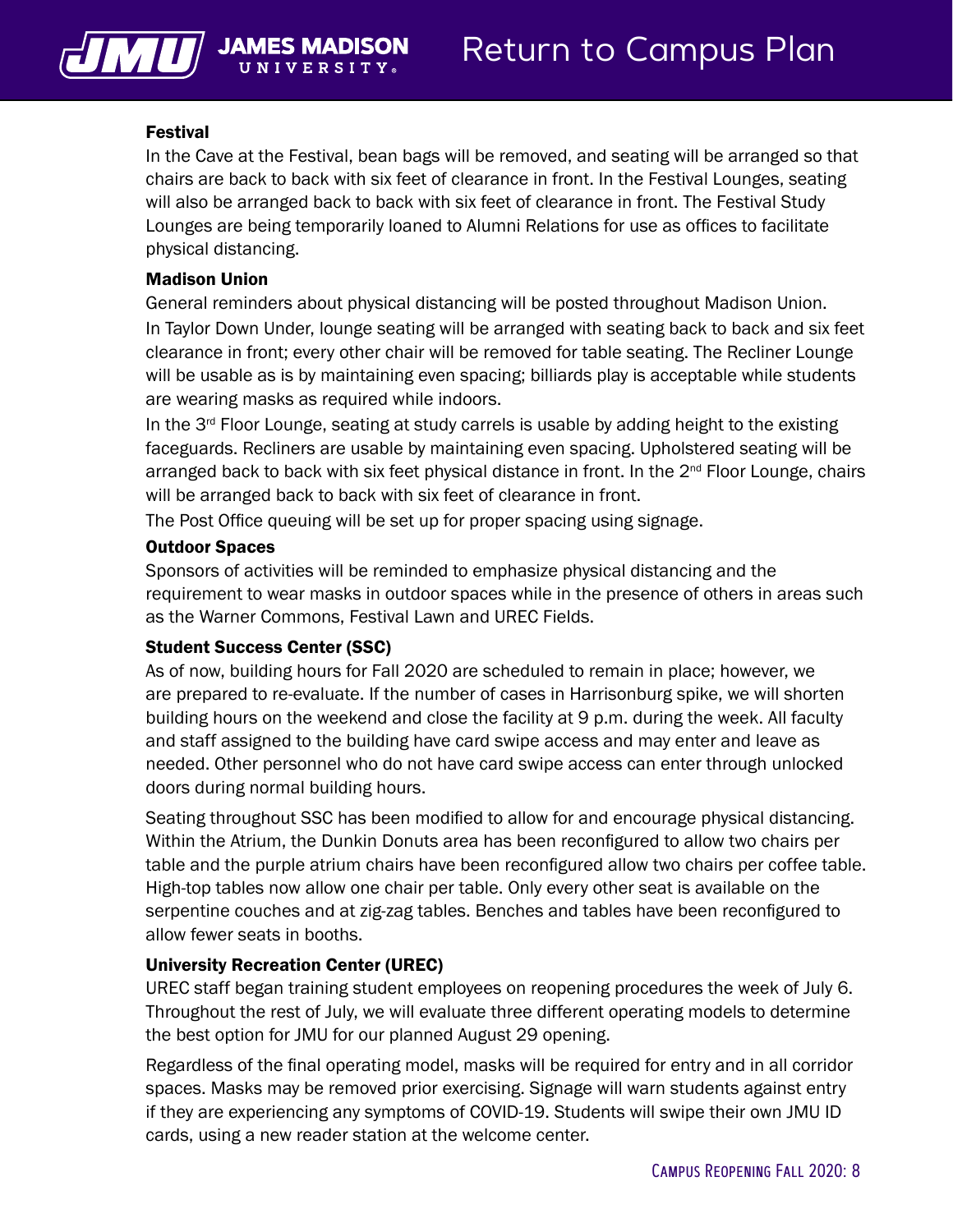

New pathways have been created and marked to show traffic patterns that minimize congestion at doors and corridors. All student and UREC staff will wear masks at all times while supervising spaces and performing services. Only those actively engaged in exercise will be permitted to remove their masks during the activity.

All service desks in the building where staff is stationed will have sneeze guards installed to protect staff and participants. A touchless, wall mounted temperature station is provided for students who do not have their own thermometer to use to voluntary monitor their own body temperature prior to exercise.

All spaces will have hand sanitizer at the entrance, to be used at entry and exit of all activity spaces. We also will encourage hand washing at certain activity areas where this is prudent. Physical distancing will be monitored in spaces where there may be a line. Maximum capacities, adjusted for COVID-19, have been created for all areas.

New traffic patterns will minimize interactions between people entering and exiting, as well as in social spaces that interact with walkways and corridors.

Cleaning will be done three times a day on high-touch areas, and disinfection using an electrostatic sprayer will be performed every two hours in fitness and climbing areas.

Cardio equipment that does not require electricity will be moved to the large gym space and set up at appropriate social distance. Remaining equipment will be spaced out to maintain physical distancing during exercise. Some plate-loaded weight equipment will be moved to the pavilion at University Park.

The large fitness area will be divided into zones, and physical distancing and capacities will be handled by zone to maintain the mandated capacity.

Most group fitness classes will remain online, utilizing recorded classes and some new virtual classes. Some classes intended for new users will be operated live in the large gym space or outdoors in the east courtyard, weather permitting, that allows for physical distancing.

In the Adventure and Climbing Center, top rope climbing will be suspended. Bouldering will be permitted within marked spaces to minimize interaction between climbers. Rental and checkout of equipment for adventures will be available, but trips will largely be limited due to transportation concerns. Equipment checkout will occur at the exterior access only. The bike shop will continue to operate by appointment only.

Locker rooms will be open for swimmers to change and shower at a reduced capacity to maintain physical distancing. Signage will inform swimmers of appropriate use of showers and lockers. The sauna and spa will be closed in keeping with the Governor's guidelines. Fitness channels and open areas will be separated and capacities adjusted. Lap swimmers will be limited to two per lane with alternate-side lane loading

American Red Cross classes will resume with the ARC safety guidelines utilized. This includes one person per manikin and use of masks.

Sports utilizing a net (volleyball, pickleball, table tennis, etc.) that separates teams will be permitted, and equipment will be checked out for these sports and disinfected between each use. Team sports, such as basketball and soccer, will be permitted in a reduced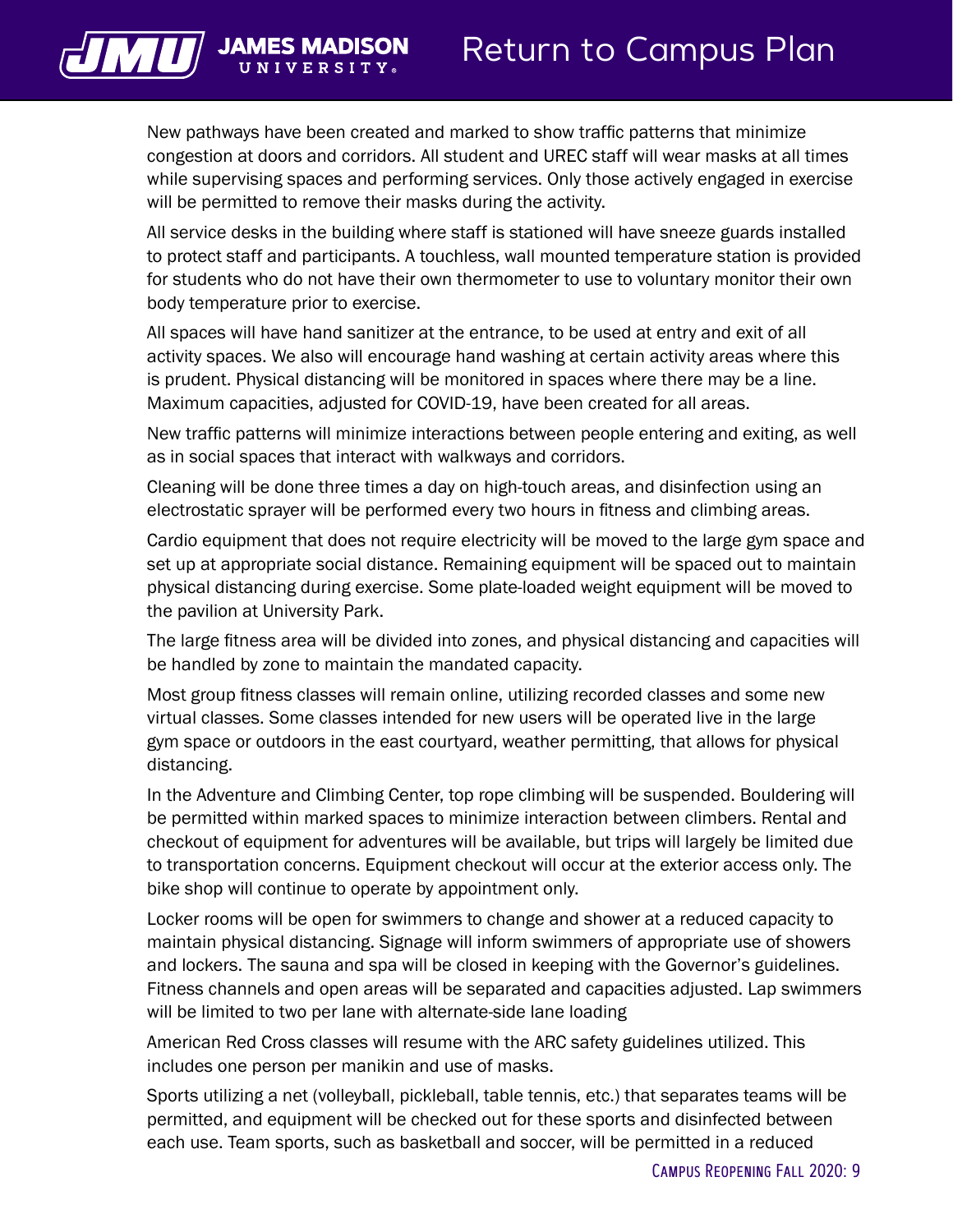$\sqrt{L}$  JAMES N

format by sign-up only, between known groups. No open pickup games will be permitted, and equipment will be checked out and disinfected between uses.

Racquetball courts may be used by no more than two persons at a time, by reservation only. Boxing bags and battle ropes will be removed. Intramural sports will be suspended indefinitely. Tournaments may still be held in individual sports. There will be no Sport Club travel or competitions this fall.

University Park will offer use of outdoor spaces for drop-in use only. Free weights will be available under the pavilion to people who prefer to workout outdoors in the fall semester. Other fitness equipment will be available to use on the event lawn in good weather to promote individual functional fitness. The synthetic turf fields will be available for skill practice and small team use by reservation. The archery range may be used with proper physical distancing, and coaches will be required to wear masks unless they are shooting and/or distanced from all athletes.

Tennis, basketball and volleyball courts can be utilized with no more than 2 on 2 for tennis, 3 on 3 for basketball and 4 on 4 for volleyball. Equipment will be checked out and disinfected after each use. The disc golf course will be open for drop-in use, and equipment may be checked out at the gatehouse.

Walking and jogging trails may also be used with proper social distancing, but all races and group events will be suspended. The TEAM course will be open by reservation only.

#### *Restrooms*

Signage in and around all restrooms will remind individuals to:

- Wash their hands thoroughly using proper hand washing techniques to reduce the potential transmission of the virus.
- **Occupy alternate urinals and restroom stalls to maintain physical separation.**
- Avoid congregating in the restroom.
- **•** Avoid touching doorknobs, faucets, paper towel dispensers, etc. with clean, bare hands to the extent possible.

Public restrooms will be cleaned twice a day.

#### d. Gathering Sizes and Physical Distancing

The university will follow and work to enforce limitations on size of gatherings based on current and updated guidance from CDC and VDH officials. All on-campus events will strictly follow the Governor's Executive Orders and will be in line with the current phase within the Commonwealth of Virginia. At the time of this writing, the Commonwealth is in Phase 3 which will allow 250 people to gather in a space. Within these guidelines of a 250 person gathering, we will still ensure appropriate spacing and other safety measures including masks for indoor gatherings and hand sanitizer. We will adjust our plans to the specific phase the Commonwealth is in at the time and remain focused on the overall health and safety of the community.

The vast majority of large student life events (Student Organization Night, Sorority Recruitment and Fraternity Rush, etc.) will be hosted mostly in a virtual manner to support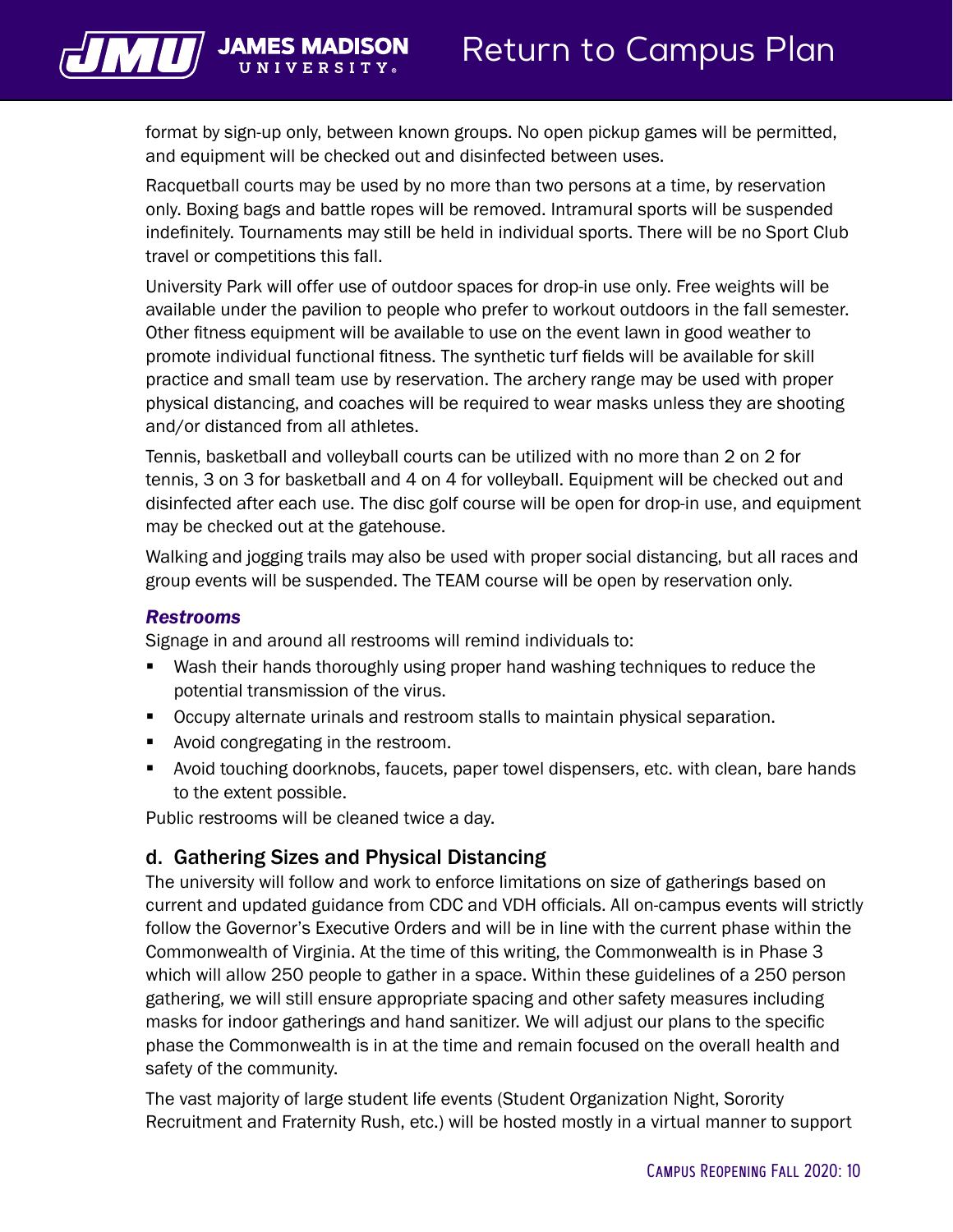

social distancing while also allowing students to engage and connect with their community. We will work with our student organizations in the planning of their events, meetings, and all gatherings to ensure they stay in line with current guidelines and expectations. There will also be shifts in how we manage and provide interactions in recreation, intramurals, club sports and other recreational activities. This is identified and explained further under UREC in section A.5.b. of this document.

#### *Meetings*

Convening in groups increases the risk of viral transmission. Where feasible, meetings will be held in whole or in part using the extensive range of available virtual collaboration tools (e.g. Zoom, Webex, Microsoft Teams, telephone, etc.).

In-person meetings shall be limited to the restrictions of the Governor's Executive Order. The order states that meetings should not exceed 50% of a room's capacity, assuming individuals can still maintain appropriate physical distancing requirements. Departments should remove or rearrange chairs and tables or add visual cue marks in meeting rooms to support physical distancing practices between attendees.

Furniture in lounges, waiting rooms, break rooms and other indoor communal spaces will be moved or blocked to ensure that users maintain physical distancing. Masks will still be required in these communal indoor spaces.

While at work, staff and faculty are encouraged to communicate with colleagues and supervisors as needed by email, instant message, telephone or other available technology rather than face-to-face. JMU will also use a range of available collaboration tools (e.g. Zoom, Webex, Microsoft Teams, Jabber, Slack, etc.).

#### e. Food and Dining Services

#### *Food Service: Administrative*

Each operating location or unit, including catering and concessions, will have an approved opening and operating plan based on these principles:

- Catering will look to improving individualized options (i.e., hot and cold box meals) in addition to other refinements
- Concessions will operate under staff guidelines whether workers are regular staff, temp workers or NPOs

Each operating location or unit will ensure continuous stocking of masks, PPE and singleuse sanitizer wipes for guest use. We will work with Aramark and VDH on specific PPE requirements for staff including the appropriate type of face mask, potential eye protection, etc.

Dining Services will conduct detailed training of all staff regarding proper use of PPE and social distancing, as well as refresh training for everyone on the importance of hand washing and frequency. All Dining staff will complete return-to-work training including COVID-19-specific safety training prior to returning to work for Fall 2020 semester

Dining Services will be prepared to accommodate any outside groups or guests that arrive on campus that might not be prepared for the requirement of masks or PPE.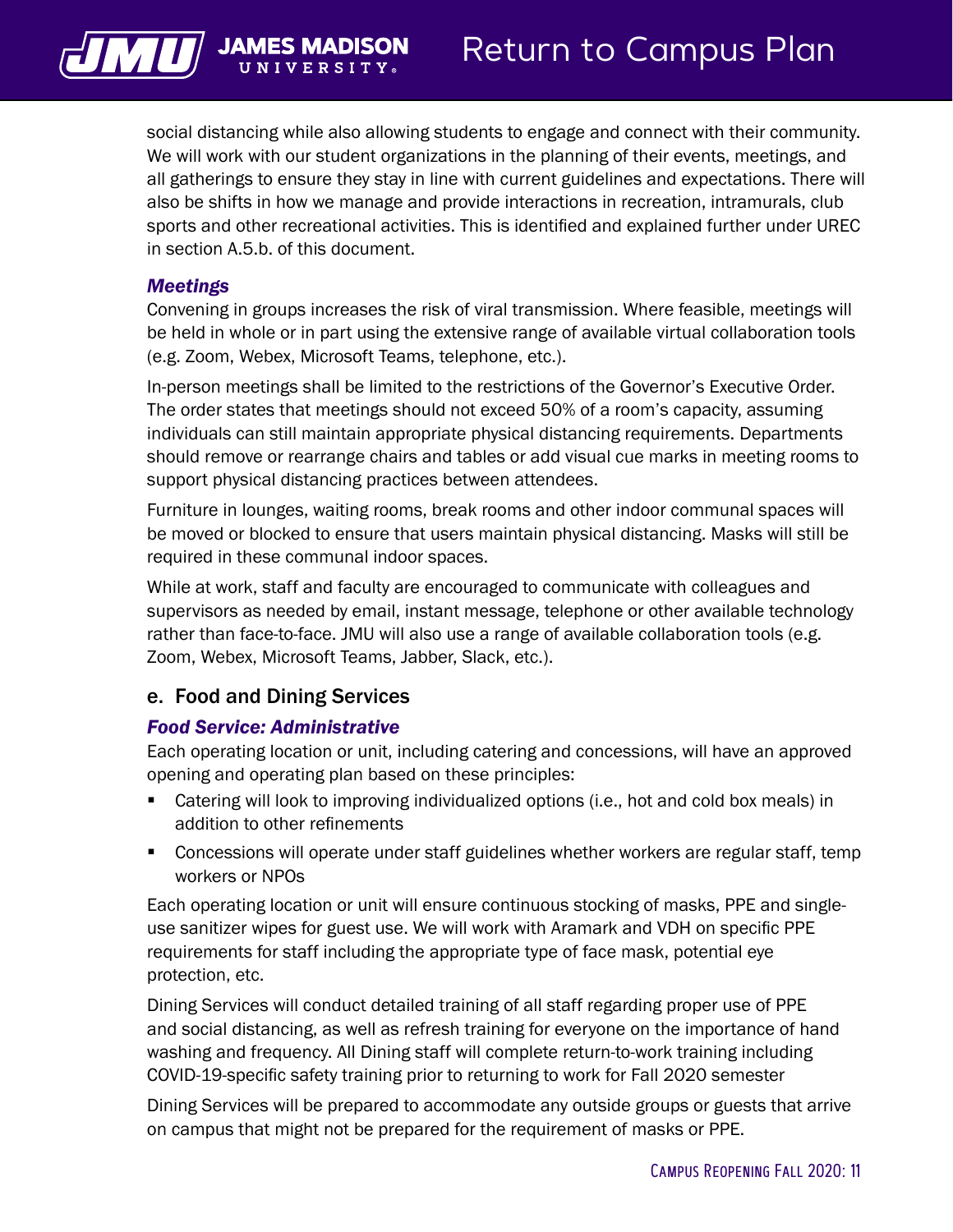

As needed, Dining Services will follow the approved quarantine and iIsolation plans as appropriate for exposed students.

Dining Services will drive the adoption and use of technology to create less physical contact, including promotion of the Starship robot delivery program at all available retail operations to provide contactless food delivery; increased use of Mobile IDs; encouragement of cashless, card-less transactions and investigation of kiosk order placement.

Staff and location redundancy will be built into operating plans to allow for staff illness or potential short-term location closure. Operating locations and hours will be based on enrollment and use figures, and they will be subject to revision throughout the semester as these numbers change.

Dining Services will ensure that all promotions and special events adhere to these principles and individual location plans as appropriate.

All use of guest-provided reusable beverage containers has been suspended and will continue to be suspended until further notice. The use of reusable food containers (green clam shells) is currently suspended but will be reintroduced in the fall, where it can be done so safely.

In terms of student communication, Dining Services will implement a peace-of-mind social media campaign, provided by Aramark. All communication channels will be updated with appropriate safety messaging to reinforce new behaviors, to be completed by the JMU Dining Marketing Team. The JMU dining website will be updated with consumer facing messaging regarding COVID-19 preparation and safety measures in dining to reflect JMU's focus on understanding safety measures

#### *Food Service: Entrances*

All processes, staffing and policies focus on achieving objectives without holding guests in lines any more than necessary for both safety and convenience.Dining Services will provide face shields for cashiers and other entrance employees where plexiglass shields are not practical or available.

We have also designated entrances separate from designated exits to increase physical separation of entrances and exits to the largest extent possible. Designated entrance areas such as vestibules are prepared to accommodate weather/temperature variations.

Prior to entrance, guests will be checked for an appropriate mask. If guest does not have a mask, we will be prepared to provide one at cost. In addition, there will be sanitizer stations in the entrance area, with added portable guest-facing hand-washing stations where possible.Doors will be propped if possible to lessen amount of surfaces to be repeatedly touched

Guest will have access to sanitizer wipes throughout the facility to allow for additional cleaning of the dining table and chair. No reusable mugs or cups will be allowed in any dining facility

#### *Food Service: Cashier Areas*

When possible, we will require the use of the mobile JACard app to lessen amount of hand-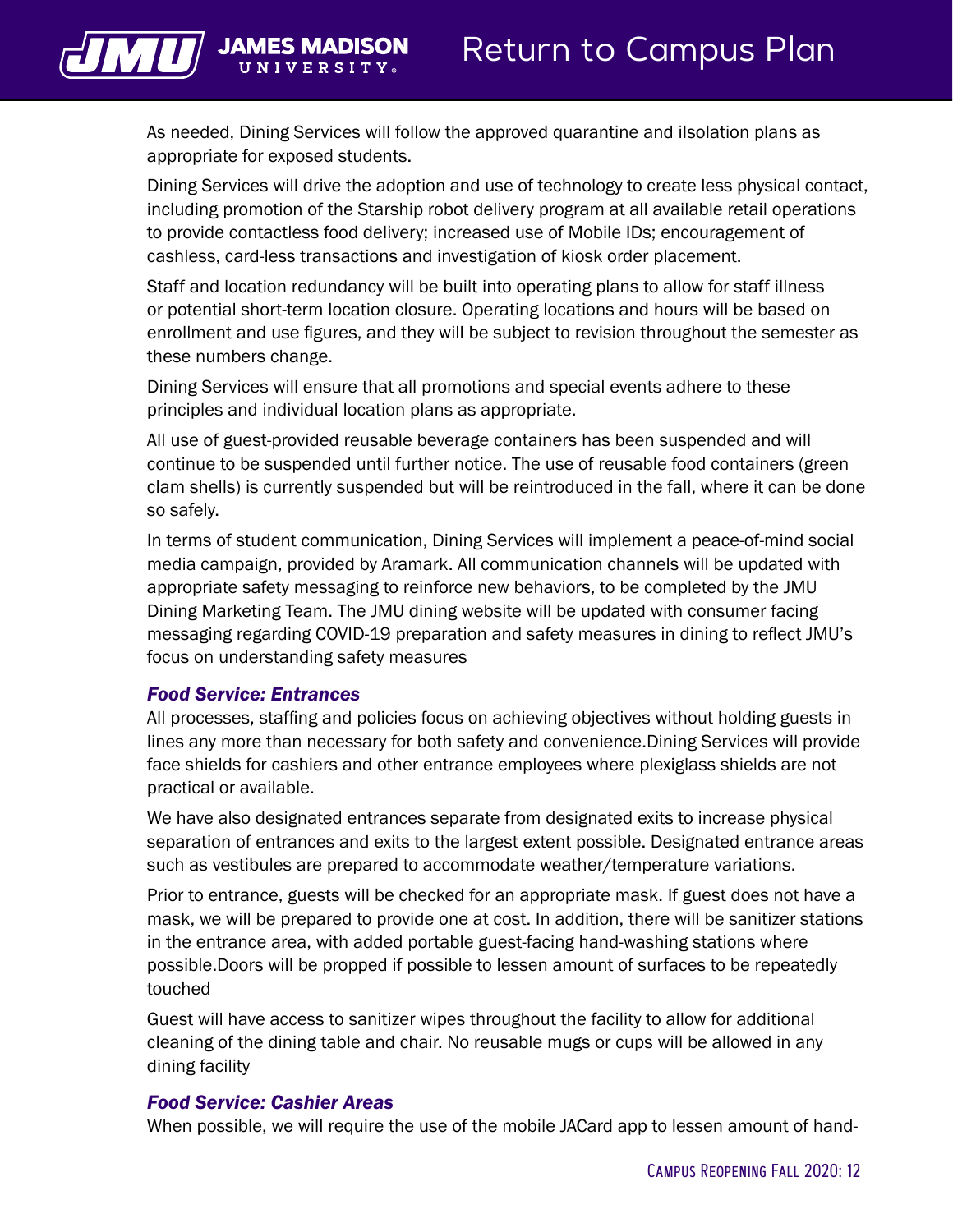to-hand interaction. If cash must be used, there will be a small tray for customers to place tender in the tray and pass the tray to cashier; the cashier will sanitize the tray after each use. Customers will be able to use side cars to complete credit card transactions, which will

Cashiers will also sanitize cashier stands and surrounding area/components at set intervals of the shift. Plexiglass will be added as needed to minimize the unavoidable interpersonal interaction during the payment process

#### *Food Service: Stations*

be sanitized after each use.

All staff will put on masks prior to entry to the building and during service. Where possible, stations will use stanchions and floor markings to provide in-line guidance for queuing following physical distancing protocol. All stations will be served by staff; there will be no self-serve food other than prepackaged items:

Some locations with plexiglass already in place that might have a gap in sneeze guard will be reinforced. Stations will also have reminder markings regarding CDC recommended physical distancing.

Beverage and other machines where no guest-to-food contact is possible (condiment pumps, soft-serve ice cream, etc.) will be reviewed regularly for safe and sensible operation. All other self-service items such as silverware, napkins, etc. will be housed at stations around the dining area, with staff attending closely to prevent cross contamination from self-service.

Any food contaminated or thought to be contaminated through guest touching, sneezing or coughing will be pulled from service immediately. Food shall be weighed and recorded as COVID-19 waste and disposed

#### *Food Service: Dining Areas/Seating*

We have reduce the amount of indoor seating by 30% in each facility to allow for compliance with recommended distancing between tables.Extraneous seating was sent to D-Hub to create an expanded study area. The space for remaining tables and chairs is marked appropriately using a floor plan that is easily reset to ensure proper spacing

Dining Services has increased sanitization staff and added deep sanitation times to ensure tables are sanitized between guests. Sanitation wipes will be provided throughout the facility to wipe down tables and chairs prior to sitting as well. Reminders (napkin inserts, buttons, signage) have been placed throughout dining area as reminder to physically distance and replace masks as soon as possible when in the dining halls.

#### *Food Service: Preparation Areas*

Dining Services will continue to follow current standards for food preparation as required by ServSafe certification including:

- Focusing on hand washing and social distancing
- Increasing sanitation times and procedures in all food storage and preparation areas (already in place)
- Reviewing, by Aramark supply chain, supplier processes to ensure the food arriving at facilities is safe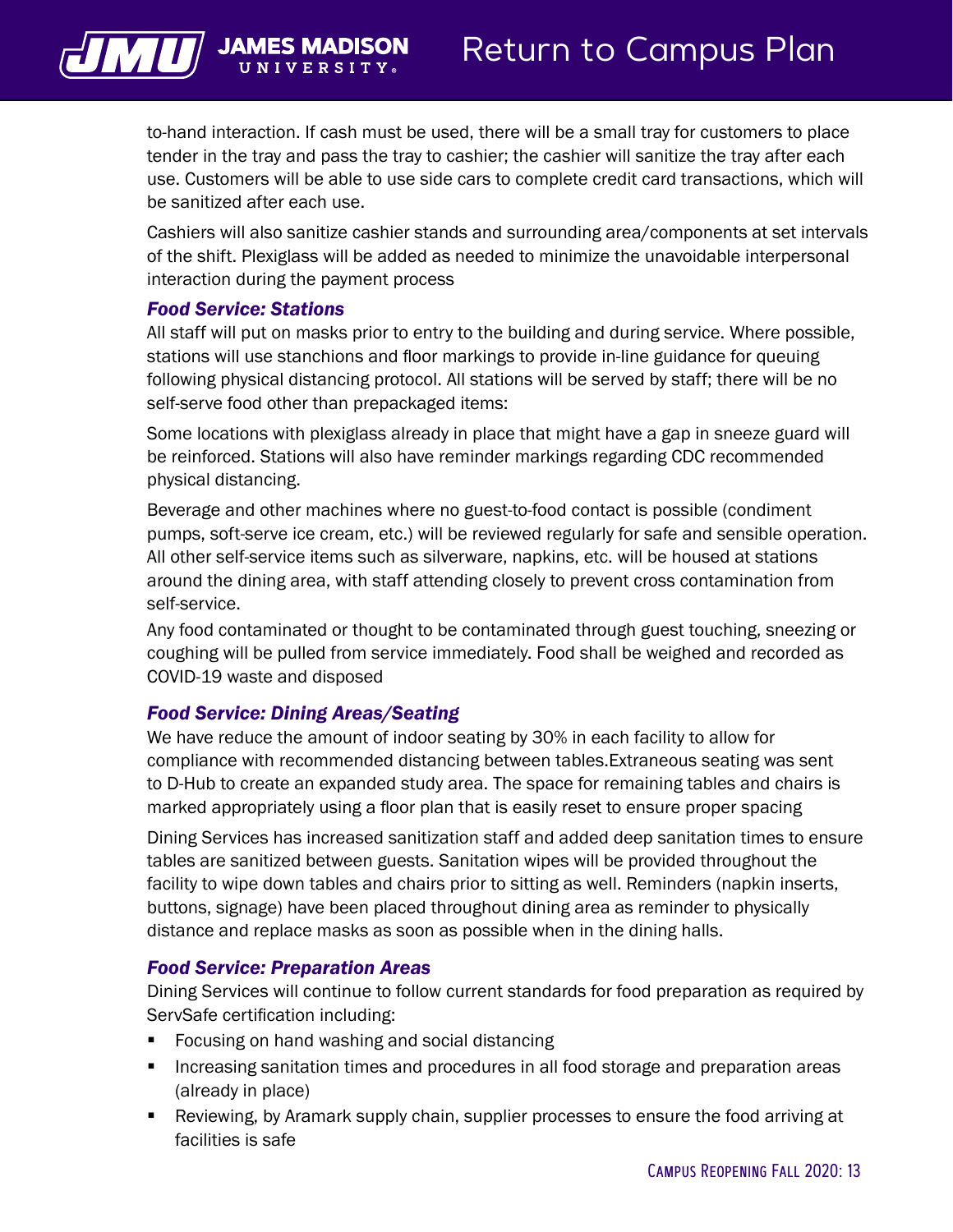

**Using CDC-approved sanitation chemicals. All staff will be trained on any new chemicals** 

The Recieving team will continue to follow the rigorous receiving policies and procedures that are already in place. All delivery personnel will follow same entry requirements and wear masks on entry to any dining facility. Sanitizer station will be set up in all receiving areas that are separate from general operating areas, especially where there is no hand sink immediately available

#### *Food Service: Staffing*

Dining services is planning a strong focus on recruiting staff 45 days prior to opening, as well as launching a peace-of-mind campaign to reinforce that the workplace is safe. We will also continue our policy of granting up to 21 additional sick days for any active associate diagnosed with COVID-19 after exhausting current sick leave

Dining Services role regarding guest PPE is to inform and educate, not to police. Staff will be trained to not intervene in guest safety measures unless they are posing a direct risk to staff or other guests. In the case where a guest is posing a direct risk to staff and other guests, Public Safety will respond to requests for assistance.

Washable masks and any other necessary PPE will be issued to each associate in the appropriate quantity. Associates will be responsible keeping track of and laundering their own masks. Leadership will be flexible regarding non-uniform masks driven by employee preference if they can be shown to be effective and non-offensive. All staff will enter at one designated entrance. Following clocking in but prior to assuming any duties, dining service employees will be checked for an appropriate mask, have their temperature taken with infrared thermometer and asked appropriate health questions related to exposure exchanged. If staff temperature indicates a fever (100.4F or higher), we will follow JMU recommendations and UHC protocols. Staff who leave the building on break will use the required entrance but will be screened only for required PPE when reentering the building on the same shift.

Appropriate measures will be deployed to ensure physical distancing of employees is achieved as much as possible, such as staggered scheduling of employees to avoid crowding at the time clock, additional time clocks, marked zones in shops as reminder of distance to co-worker stations, etc.

Staff exposed to COVID-19 will be removed from campus and asked to self-isolate for 14 days. If they are symptom free after 14 days, they should contact their HR Manager to be cleared. If they are showing symptoms, they will require testing to be cleared before contacting HR Manager. Staff diagnosed with COVID-19 will be removed from campus for seven days post-infection and cleared by their medical professional before contacting HR Manager to be cleared for schedule. JMU/Aramark/VDH notification processes and policies will be followed precisely to protect the individual as well as the community

#### *6. Hygiene Practices*

In keeping with JMU's focus on health and safety for our community, the Contingency Planning Task Force worked with Facilities Management to establish the following cleaning practices and protocols for all areas of campus.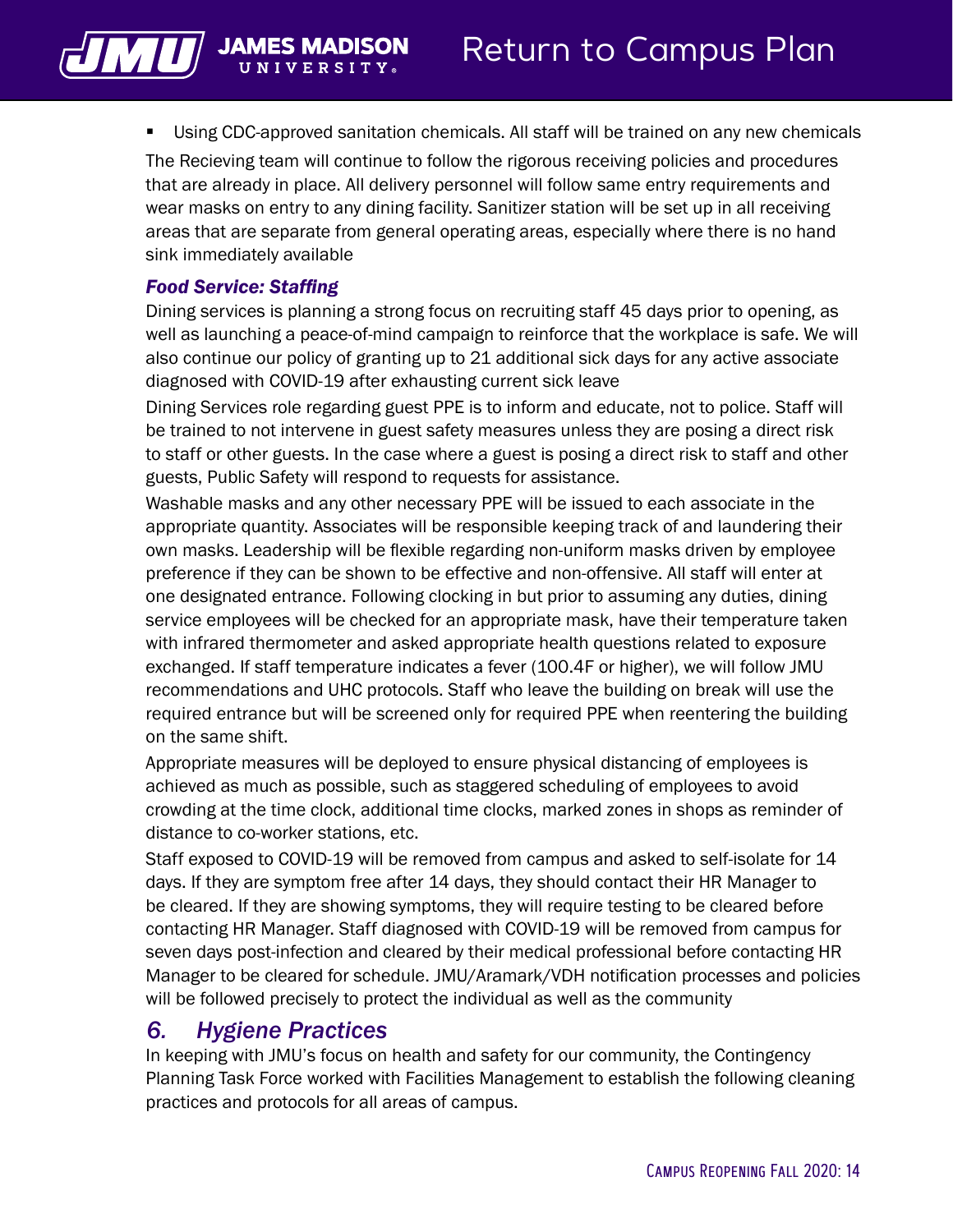<span id="page-16-0"></span>

#### a. Cleaning and Disinfecting Protocols

- Housekeepers will not be assigned to individual buildings as they have in the past; going forward, they will work in teams. Their priority will be the disinfecting of public spaces, restrooms and classrooms.
- Classrooms and labs will be cleaned three times each day. Cleaning will be completed twice during the day and once after classes have ended, prior to the next day.
- A cleaning schedule verification sheet will be maintained on the back of each classroom and lab door. Housekeepers will sign the cleaning schedule and include the time and date of last cleaning.
- Twice daily, housekeepers will clean and sanitize all high-touch surfaces such as stairwell handrails, water fountains, door entrance and exit handles, elevators, vending machines, and all other general high-touch surfaces.
- **Public restrooms will be cleaned twice a day.**
- Cleaning supplies will be available in each classroom for individuals to clean their work/ study area between formal housekeeping services.
- Housekeeping will clean individual offices and assigned spaces designated for personal/professional use twice a week instead of daily to allow for more time spent cleaning high-use, public areas. Cleaning supplies will be available for each office so individuals can clean their work/study area between formal housekeeping services.
- Outdoor benches, tables and bus stops will be cleaned twice daily.

The Harrisonburg Department of Public Transportation (HDPT) has implemented the multiple elements to their service given current events in order to protect the health and safety of both operators and passengers onboard our vehicles, including:

- **Masks will be required to ride HDPT Transit routes.**
- An 18-passenger limit will be in effect for HDPT transit buses. Designated seating will encourage physical distancing.
- Hand sanitizer stations and dispensers were installed onboard HDPT transit vehicles, and two sanitation breaks per day for all buses have been established.

#### b. Hand Sanitizer/Hand-Washing Stations

- **Hand sanitizer is available at the entrance to each building and in every classroom and** lab.
- Quart bottles of hand sanitizer are available for order from Facilities Management for employees to use at their workstations.

#### c. Shared Objects and Adequate Supplies

 Cleaning supplies will be available in each computer lab for individuals to clean their workstations between formal housekeeping services.

## *7. Housing*

Students living on campus are responsible for complying with university policies regarding public health in all areas of campus. Students who do not comply with these requirements will not be given access to spaces and will be asked to leave. If a student refuses to comply,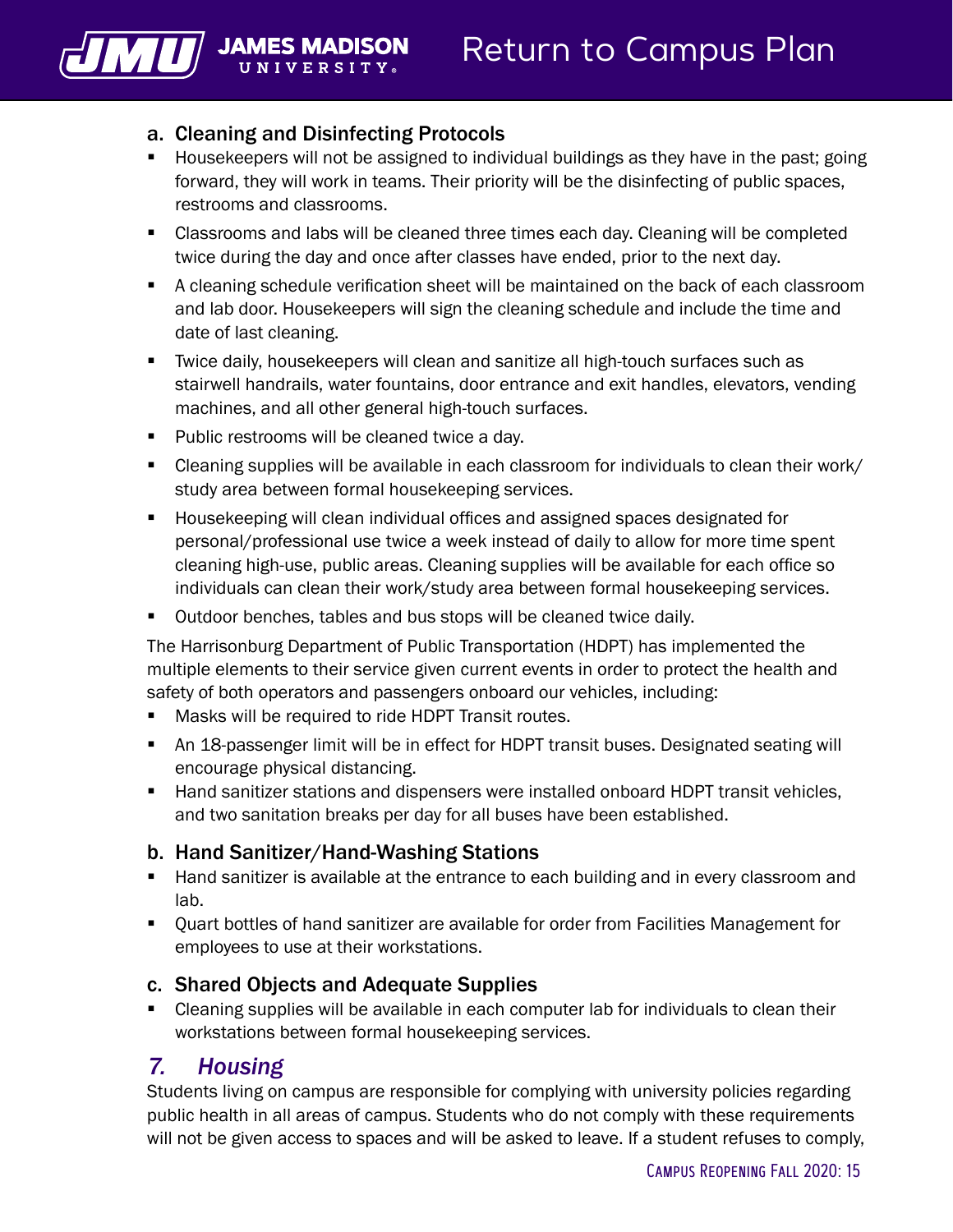campus police will be contacted for support, as needed, and the case will be referred to the [Office of Student Accountability and Restorative Practices](https://www.jmu.edu/osarp/).

#### *Student Expectations*

<span id="page-17-0"></span>VII JAMES MADISON

Students who live on-campus are expected to be active participants in maintaining the health of the JMU community. Their responsibilities related to on-campus housing includes, but is not limited to:

- Use of personal protective equipment, including face masks, whenever students are not in their assigned bedroom. This includes community bathrooms unless showering, shaving or brushing their teeth.
- Physical distancing whenever possible. This includes around sinks and urinal areas in community bathrooms.
- **Compliance with quarantine and isolation protocols, if necessary, as prescribed by** the University Health Center and Residence Life and detailed in section C.2. of this document.

All students should bring the following items with them this fall:

- Several washable and reusable face coverings
- A thermometer
- **Hand sanitizer**
- **Disinfectant wipes**
- **Shower caddy**

#### *Building Access*

All residence halls have card-accessible exterior entrance doors. Students have 24-hour card access into their residence hall when school is in session. Residence hall access is limited to those who live in the building.

Each student living in a residence hall will be issued a room key; some will be issued a suite combination. A student may not lend room keys or suite combinations to any other person.

#### *Common Areas*

Within residence halls, furniture in common spaces will be reconfigured or removed to ensure appropriate physical distancing is possible. Signage has been placed to indicate maximum occupancy, which keeps a 50% maximum occupancy in these spaces. Cleaning efforts will be increased throughout all common spaces in the residence halls.

#### *Enhanced Cleaning of Residence Halls*

All areas within residence halls will undergo additional cleaning protocols this fall. They include:

- High-touch point areas such as door handles will be cleaned at an increased frequency.
- **Community bathrooms will be cleaned twice per weekday and once per weekend day.**
- Students with private and semi-private bathrooms will be provided with appropriate cleaning supplies and guidance for proper maintenance of their space.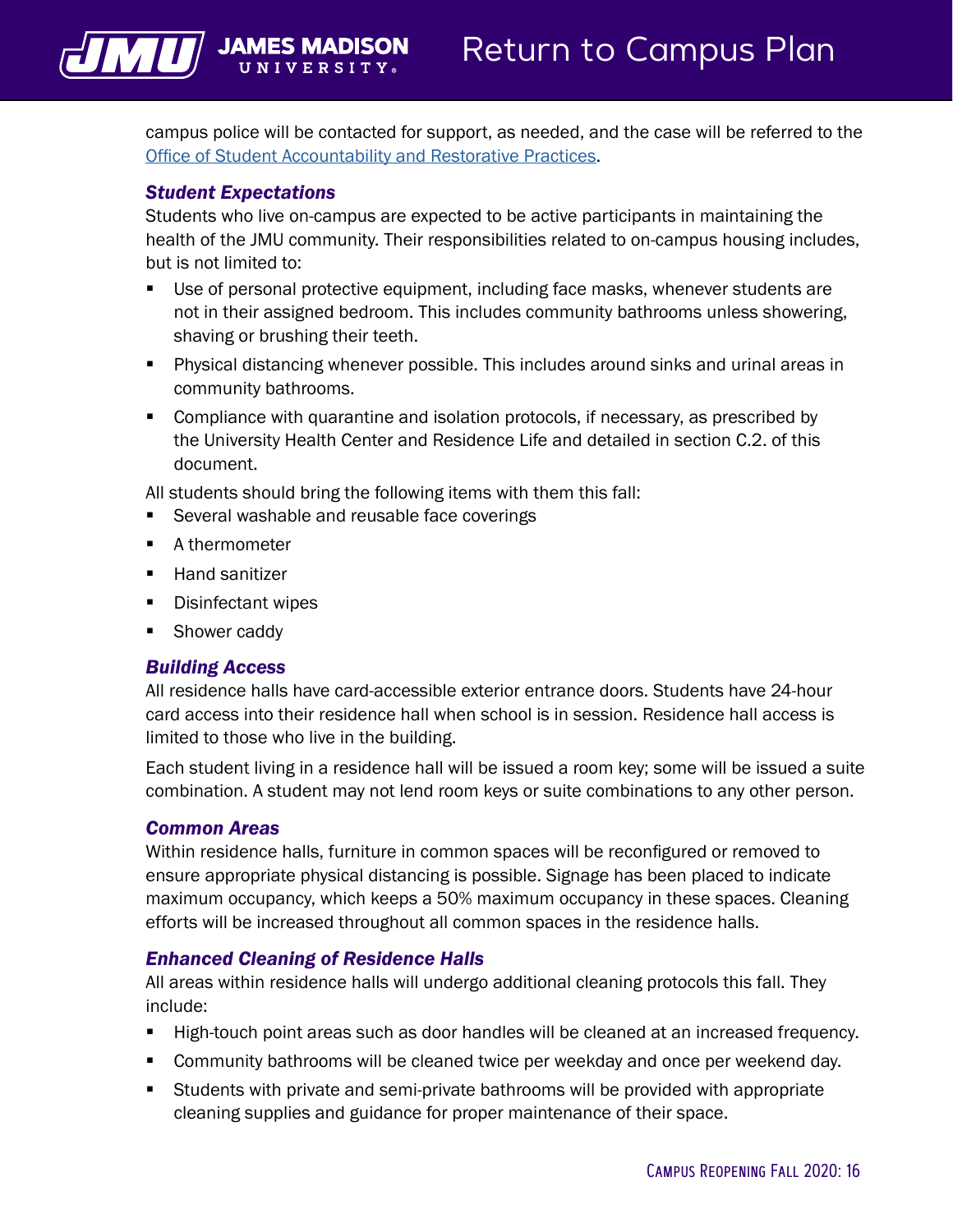<span id="page-18-0"></span>

- Hand sanitizing stations will be placed near the entrance of each residence hall.
- A full decontamination protocol will be enacted should a student become ill with COVID-19.

#### *Residence Hall Programming Opportunities*

While providing opportunities for students to create community and build relationships is a priority, only adjusted in-person and virtual programming will be offered in the residence halls this fall. Programming will be adjusted as CDC recommendations change.

#### *Restrictions on Social Events*

Activities within residence halls will be restricted in accordance with Executive Orders regarding meetings. While many events will be virtual, in-person meetings will not exceed 50% of a room's capacity, with individuals maintaining appropriate physical distancing requirements and wearing masks as required when indoors. The set-up of chairs and tables within rooms will also be modified to support physical distancing.

#### *Training for RAs*

The over 200 Resident Advisers that live and work in the JMU residence halls undergo training annually. Education this year includes training specifically related to COVID-19.

#### *8. Consideration of Vulnerable Individuals*

JMU's policies and protocols for responding to COVID-19 are predicated by our desire to protect the safety and the well-being of our staff, faculty, students, and the community members with whom we interact. We are committed to making the campus environment as safe as possible for all audiences.

#### a. Mitigating Exposure Risk

JMU has developed or expanded multiple policy options to support those who are at a higher risk for severe illness to mitigate their exposure to COVID-19.

#### *In the Workplace*

Through the publicly available [Return to the Workplace Guidelines](https://www.jmu.edu/news/2020/05/29-covid-return-guidelines.shtml), members of at-risk groups, as defined by the CDC, are encouraged to self-identify with their supervisor. Employees are encouraged to disclose to their supervisor that they are over 65 or have an underlying health condition; however, it is not necessary for the employee to share their specific age or health condition unless they choose to do so. Disclosure allows any employee's work unit to take particular care to reduce the risk of exposure while making sure important work continues.

At-risk faculty and staff who have been instructed to return to work on site and have concerns about doing so due to a medical condition that places them in a higher risk group or those who wish to seek ADA reasonable accommodations should contact their HR Benefits Specialist. Specific information about health conditions might be required when speaking to a benefits specialist. All health-related information is kept strictly confidential. JMU complies with all relevant laws such as the Americans with Disabilities Act (ADA) and the Age Discrimination Employment Act.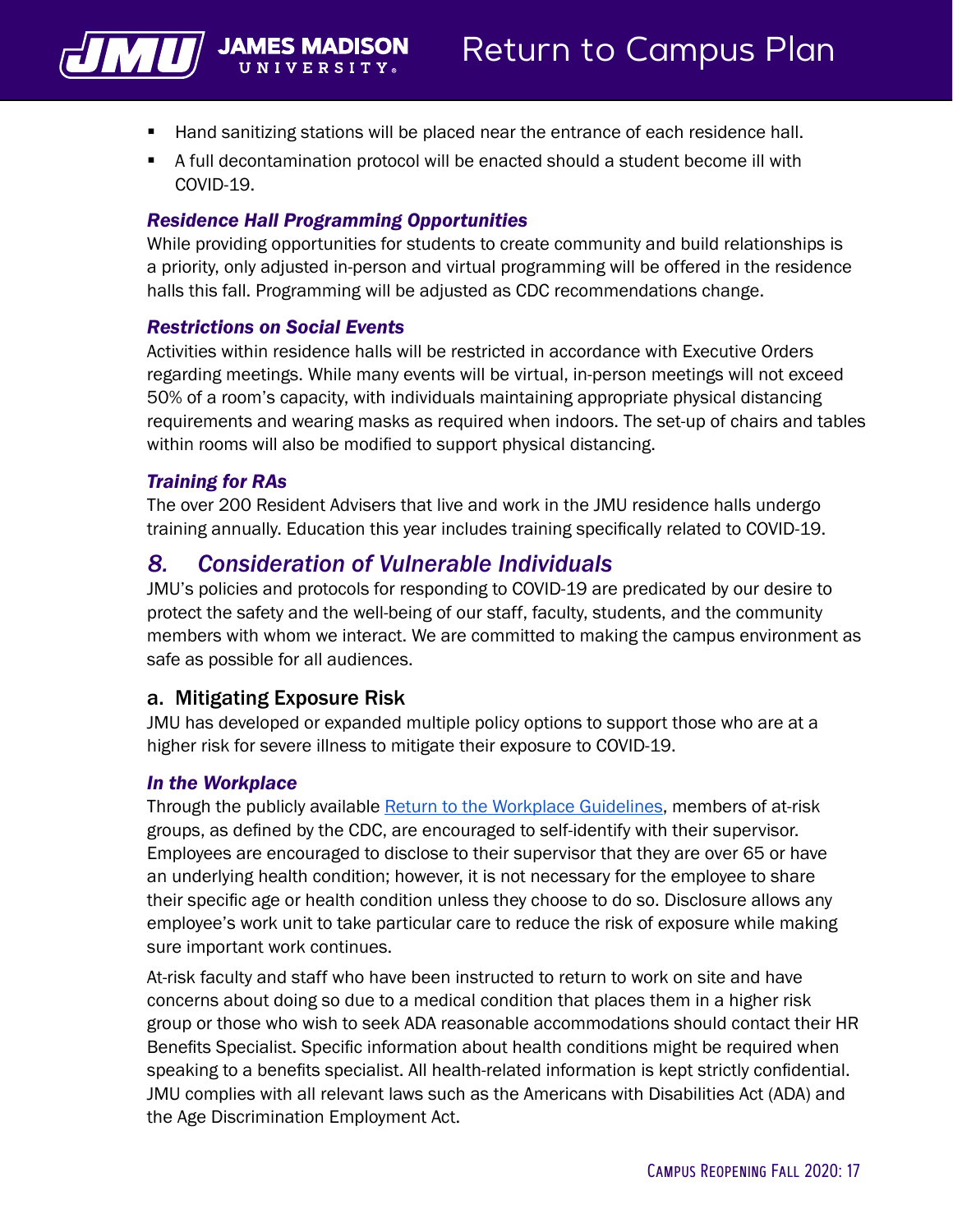

UNIVERSIT

Supervisors of vulnerable or at-risk faculty and staff who wish to return to work will implement increased safety measures as needed to protect them when working on site. These additions may include isolated workstations, additional personal protective equipment, Plexiglass-style shields, modified schedules, alternate working arrangements including telework, etc.

Academic unit heads for each program, in collaboration with faculty, determine if any given course can be successfully taught remotely. The supervisors of instructional faculty were given additional flexibility in determining which faculty members could teach online with the following guidance:

- If faculty choose to reveal they are 65 or older, try to find a solution that will allow them to feel safer or work remotely, if possible. If no solution can be found, refer those faculty to HR.
- **If faculty choose to reveal an underlying medical condition, work to find a solution that** will allow them to feel safer or work remotely, if possible. If no solution can be found, refer those faculty to HR.
- **If faculty choose to reveal an underlying medical condition of someone they care** for and/or live with, work to find a solution that will allow them to feel safer or work remotely, if possible. If no solution can be found, refer those faculty to HR.
- If faculty have childcare issues due to day care and school closings, AUHs are asked to consider these requests carefully and be as flexible as possible in considering alternate/ flexible work arrangements that could include working remotely for part or all of the time.

#### *In the Classroom*

In preparation for the fall 2020 semester, the Classroom Technology Services department of JMU Libraries is working to provide synchronous web conferencing and asynchronous lecture recording capability in every [Technology Classroom](https://www.lib.jmu.edu/tech-classrooms/), as well as other teaching and learning spaces on campus.

JMU Libraries is pursuing a digital-first strategy for content, using e-books where possible over print purchases and digitized content over physical course reserves, as well as participating in a VIVA OER textbook pilot that will support free digital editions of a large number of high-use textbooks for our students.

In additional to the 100+ Technology Classrooms already equipped, we are installing over 100 new HoverCams, which allow the filming and streaming of both lectures and things like instructors writing equations or showing passages from books while at the podium in other classrooms. We have also purchased more than 50 wide-angle Panasonic cameras to outfit classrooms that can benefit from more sophisticated live-streaming and recording of instruction. Faculty also have the use of new ceiling-array microphones for classrooms and other types of mobile mics.

All hardware and software investments are designed to support both asynchronous (recorded for later playback) delivery and synchronous (live-streaming via web conferencing) delivery of classroom instruction, to support situations where the instructor may want to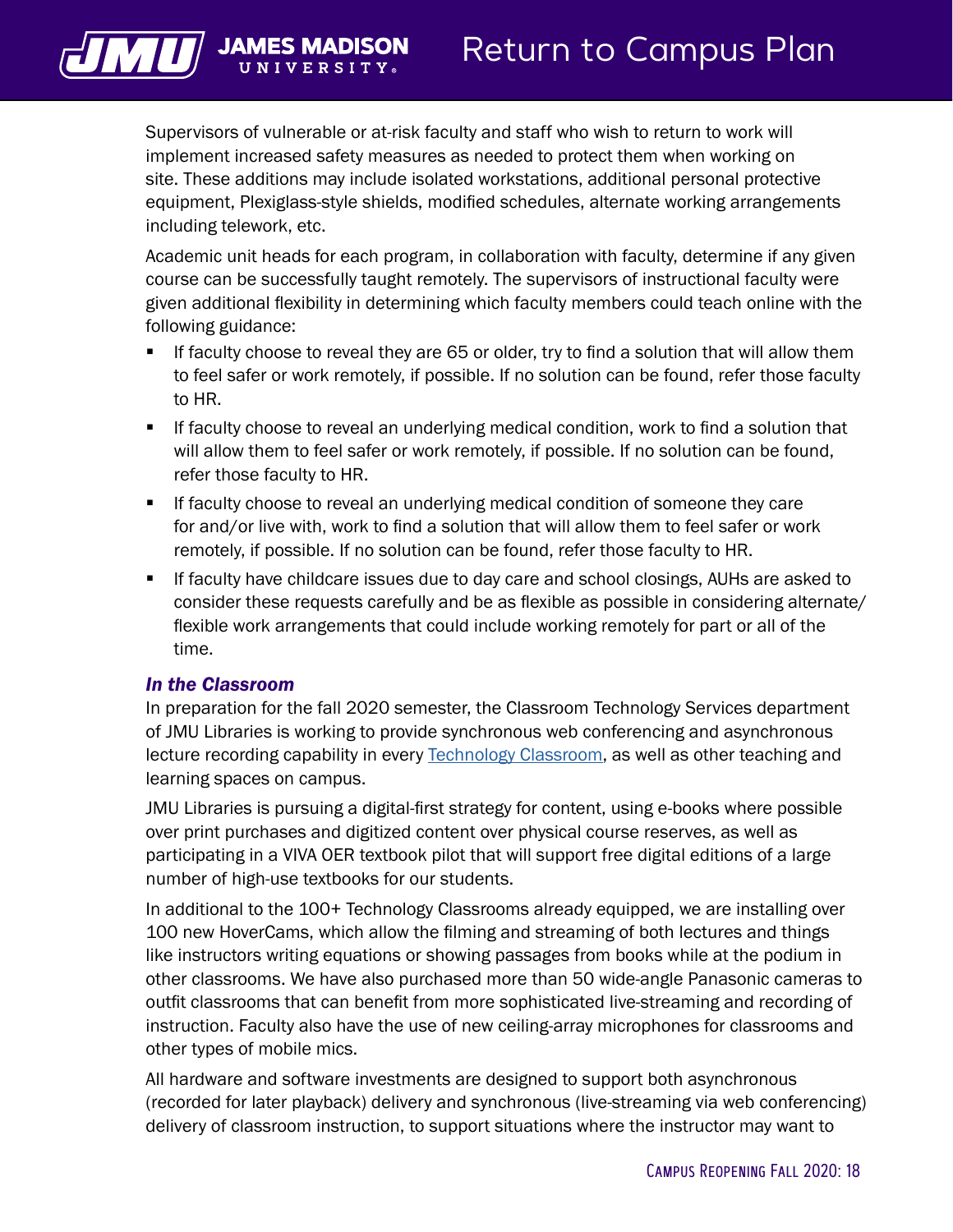

split the class for social distancing reasons or if we have students self-quarantining, etc. The Libraries is supporting software for storing and accessing recordings, integrated with our basic Canvas LMS.

The Office of Disability Services (ODS) is reviewing requests for accommodations from students with reasons as to why they should not be in the classroom. ODS will handle these issues as they do all other accommodation requests and work with each student to ensure equal access to course content. In addition, ODS was involved in discussions regarding classroom scheduling and meetings to address necessary accommodations for students and faculty.

#### b. Flexible Sick Leave Policies and Practices

#### *Work Attendance*

JMU urges supervisors to maintain flexibility as the state of emergency continues. Telework and alternative/flexible work arrangement policies are in place and have been shared with faculty and staff through the Return to the Workplace guidelines, which are updated as needed.

When faculty or staff have been exposed to COVID-19 or have been diagnosed, they become eligible for Public Health Emergency Leave (PHEL) and may also be eligible for the Federal Government's Emergency Sick Leave (ESL).

#### *Class Attendance*

JMU does not have a university-wide policy on attendance, as presence is tied so closely to a faculty member's teaching methods and the discipline. At the same time, all faculty are required to develop their own policies for their courses and share those policies with their students. In the Fall 2020 semester specifically, faculty are encouraged to be flexible with their expectations and should urge students who are ill to not attend face-to-face classes.

#### c. Return to Class or Work after COVID-19 Illness

#### *Faculty, Staff and Students*

Any JMU community member who tests positive for COVID-19 must stay in isolation for at least 10 days from the onset of illness. In addition, their fever must be gone for at least three days (72 hours) without the use of fever-reducing medications and until any other symptoms are improving or resolved.

Community members exposed to COVID-19 must quarantine for 14 days from the date of the interaction of concern with a COVID-19 positive patient.

Upon return to work or class, faculty, staff and students must follow all COVID-19 related guidelines.

#### *9. International Student Considerations*

JMU's Center for Global Engagement is tracking new international students (F and J visa holders) coming to Harrisonburg from abroad and working with them to make arrival plans and comply with any quarantine requirements.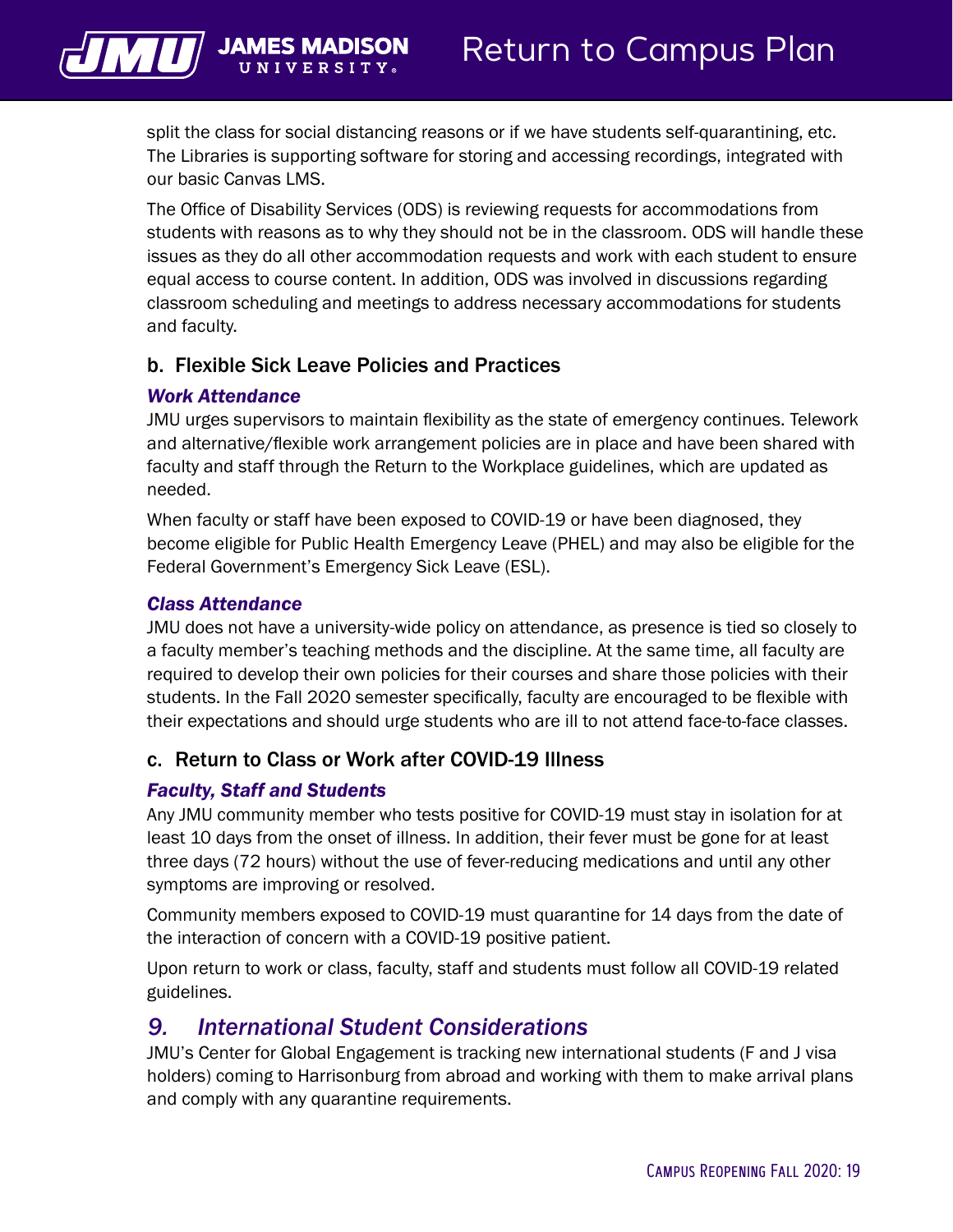If, upon entry to the U.S., the federal and/or state government requires quarantine, international students are expected to follow those requirements. Currently, the Center for Disease Control and Prevention (CDC) recommends that international travelers selfquarantine for 14 days after arrival in a new country, and students are encouraged to arrive in the U.S. 14 days before school begins in order to self-quarantine. For international students living in residence halls, International Student and Scholar Services (ISSS) is collaborating with the Office of Residence Life regarding arrangements. ISSS recommends self-quarantine to any international travelers upon their arrival in the Harrisonburg area and prior to engaging the JMU community.

All new and returning international student-athletes participating in fall sports are required to quarantine according to CDC travel recommendations prior to participating in athletics. In the absence of any CDC travel restrictions or guidance, any student-athletes using air travel will be deemed high risk and require a minimum three-day quarantine.

In March 2020, the Student and Exchange Visitor Program (SEVP) removed the limit on the number of online courses F-1 and J-1 visa holders were allowed to take toward their full course of study due to COVID-19. This allowed F-1 and J-1 visa holders to take all courses online for the spring and summer. SEVP has not yet provided additional guidance for Fall 2020. Currently, all F-1 and J-1 visa holders in the U.S. are expected to participate in inperson classes this fall. F and J visa holders can take one (3 credit hour) online course toward their full course of study (9 credit hours for graduates and 12 credit hours for undergraduates).

## *10. Partnerships and Information Sharing with Local Stakeholders*

Local stakeholders related to the COVID-19 pandemic and the JMU community include the Central Shenandoah Health District and Sentara-Rockingham Memorial Hospital. Both of these entities have at least one member on the JMU COVID-19 Campus Team to provide insight and information exchange.

Other key stakeholders in the community are local school systems. JMU has been in close contact with superintendents from area schools and a representative from the President's Office is serving on the task force with city and county schools discussing reopening and schedules.

## *11. Face Coverings*

<span id="page-21-0"></span>VIL JAMES MADISON

#### a. Teaching and Reinforcing the Use of Face Coverings

Faculty, staff and students are required to wear face masks which cover the nose and mouth at all times when in indoors in classrooms, labs and other public settings and outdoors when in the presence of others. JMU has provided five masks per employee; students are required to provide their own masks, though there will be disposable masks available in classrooms and cloth masks for sale in the bookstore.

Students, faculty and staff who have a religious belief or medical condition that prevents them from wearing a face covering will be exempt from this requirement. There might be other physical distancing strategies that can be put in place. Faculty and staff should confer with their supervisor, then, if necessary, contact their departmental **Human Resources** [Consultant](https://www.jmu.edu/humanresources/search.shtml) to handle any needed exceptions.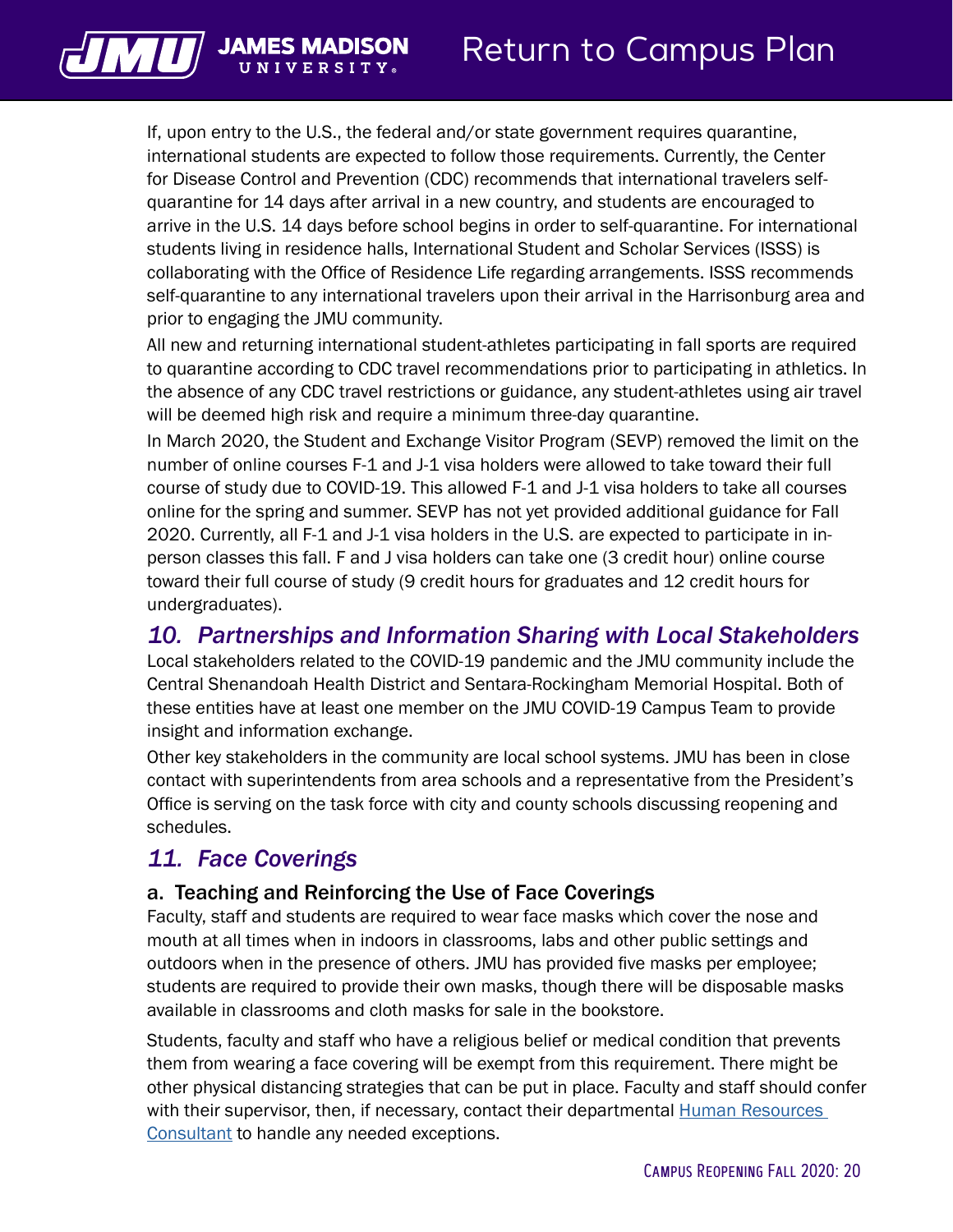

JMU has obtained N95 masks for faculty and staff over the age of 65 or those with certain conditions who might have a higher risk for COVID-19 infection. These masks are available by request from Academic Affairs or Facilities Management.

[Online training](https://www.youtube.com/watch?v=Yc_yKQryMIQ&feature=youtu.be) regarding the use and requirement of masks is available for students, staff and faculty.

Employees who do not wear masks should be reported to their supervisors. Penalties will depend on the infraction.

Students who do not wear masks in the classroom will be dealt in accordance with [Academic Affairs Policy #12, Disruption of Class](https://www.jmu.edu/academic-affairs/_documents/policies/aapolicy-12.pdf), which outlines the progressive discipline for student misbehavior and has been updated to include responses to COVID-19.

#### b. Face Coverings in the Classroom

Faculty are required to wear a cloth face mask covering while in any learning space, unless the faculty member has a religious or health exception or remains completely behind a Plexiglass barrier. In the case of an exception, a faculty member may use an alternate face covering (i.e., shield). While an instructor remaining behind a Plexiglass barrier is not required to wear a face covering, wearing one will maximize their protection. Each faculty member was provided with five cloth face masks. Faculty teaching students who are hearing impaired will be provided with face shields.

To provide increased room for physical distancing, we shifted some campus spaces, including campus ballrooms and large auditoriums, to be used as classrooms. We then moved classes to larger spaces, maintaining the current class enrollment while increasing the physical distance among students and between students and faculty members. Courses with fewer students were then moved into the now-vacated larger classrooms. This system allows us to maximize campus spaces while maintaining the appropriate physical distance.

In addition, plexiglass shields have been installed in front of all classroom podiums. Disposable masks will be available in classrooms in case they are needed.

#### c. Face Coverings for Students

Students, as well as faculty and staff, are required to wear face masks which cover the nose and mouth at all times when in indoors in classrooms, labs and other public settings and outdoors when in the presence of others. In the case of a religious or medical exception, students may use an alternate face covering. If a student refuses to comply with this requirement, campus police may be contacted for support, as needed, and the case will be referred to the [Office of Student Accountability and Restorative Practices](https://www.jmu.edu/osarp/).

#### d. Face Coverings in Public Areas

All JMU community members are required to wear a face mask indoors and outdoors in the presence of others or, if an accommodation is needed, another approved face covering. While in their private offices, not in the presence of others, employees may remove their face masks.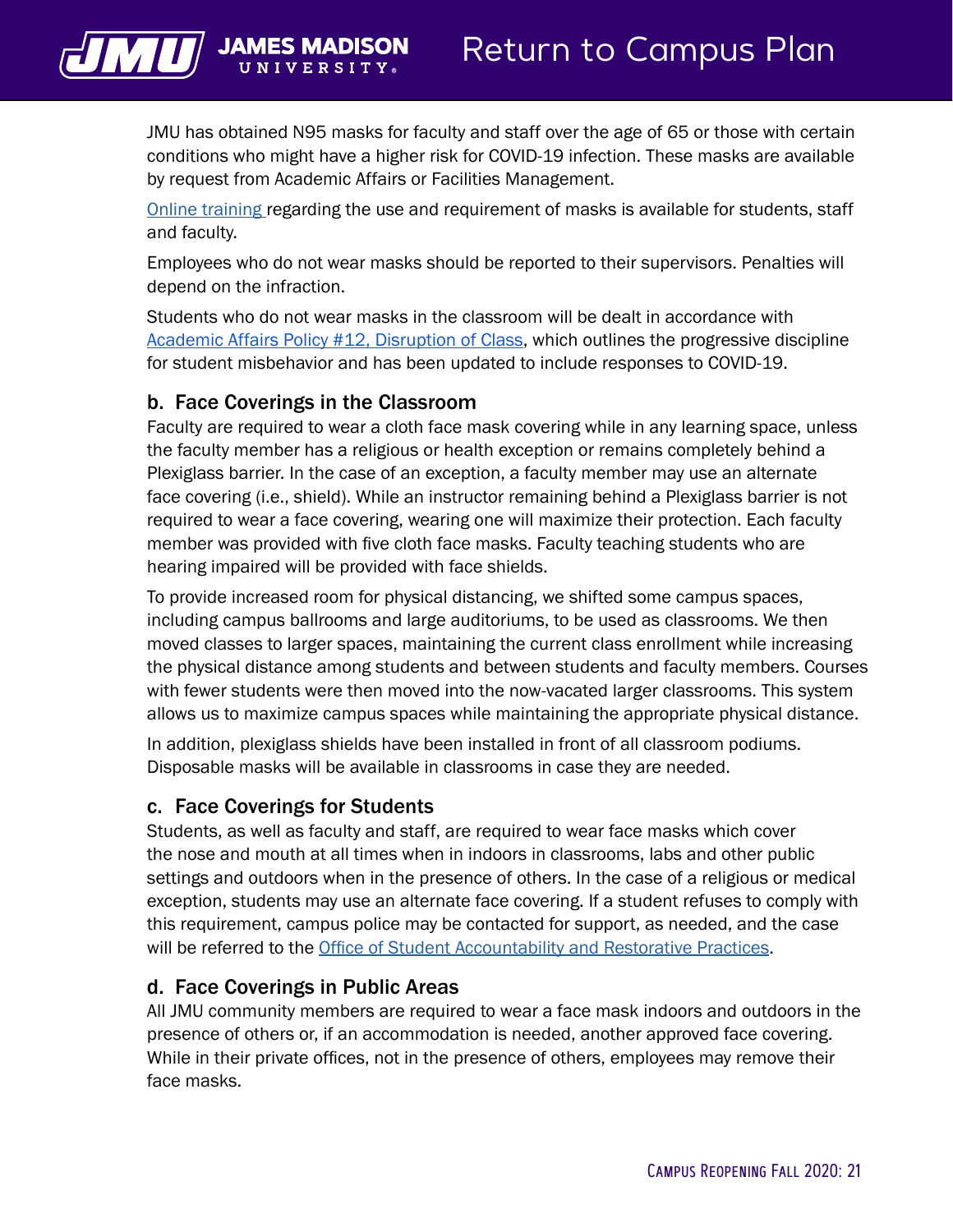Where feasible, visitors should be provided a face covering when they do not have their own. JMU will provide one box of disposable masks for each office suite. If a customer refuses to wear a face covering, departments should ask the customer to return at another time or determine if assistance can be provided while maintaining physical distancing.

Contractors are also required to wear face coverings. Staff, faculty, student and visitor safety should be the first priority in considering how to handle the situation.

## *12. Student Health Services (SHS)*

<span id="page-23-0"></span> $\sqrt{||\mathbf{u}||}$  JAMES N

#### a. Provision of Medical-Grade PPE for Health Services Staff

The University Health Center is currently well stocked with both disposable and reusable PPE. We calculate that we have supplies to last for at least six months. We are monitoring the supplies regularly and have advance orders in place.

The most difficult PPE to obtain are gowns, masks and face shields. We have purchased reusable gowns, which will be laundered here at the UHC, and we have reusable face shields. Our mask and glove supply should last through the semester. We will reorder earlier than usual and anticipate being able to restock as needed.

#### b. Maintenance of Typical (non-COVID-19) Health Services

Typical non-COVID-19 health care will operate as it did prior to COVID-19. However, we have added a telehealth option and online self-scheduling by students will be limited.

We are also modifying services amenable to virtual visits or brief encounters so that we may continue to provide services while limiting physical interactions within the Health Center.

#### c. Mental Health services

JMU's Counseling Center is committed to prioritizing rapid access to mental health services and meet the growing mental health needs of students. As a result of COVID-19, with the exception of circumstances in which an individual student's needs might require an accommodation (e.g., significant levels of risk), the CC will be exclusively providing services via telehealth after initial intake.

The Counseling Center (CC) will maintain its daily walk-in hours for initial appointments while taking appropriate safety measures. For example, to eliminate contact with surfaces, the main door will be propped open and the majority of waiting room seating will be removed, with the remaining furniture being arranged to support physical distancing. The CC's front desk will be ensconced in plexiglass to ensure the safety of the staff fulfilling reception responsibilities, and floor markings will be employed to encourage physical distancing for those waiting in line.

Students will be screened by reception staff for COVID-19 symptoms, and if they report being asymptomatic, they will be directed to one of five rooms that have been arranged specifically for intake processes. Students will then complete their initial paperwork on the intake room computer, and the student will remain in that room during their telehealth appointment with a clinician. Each of the five intake rooms is large enough to allow for appropriate physical distancing in the event that the clinician needs to be in the room with the client, most commonly in a crisis situation.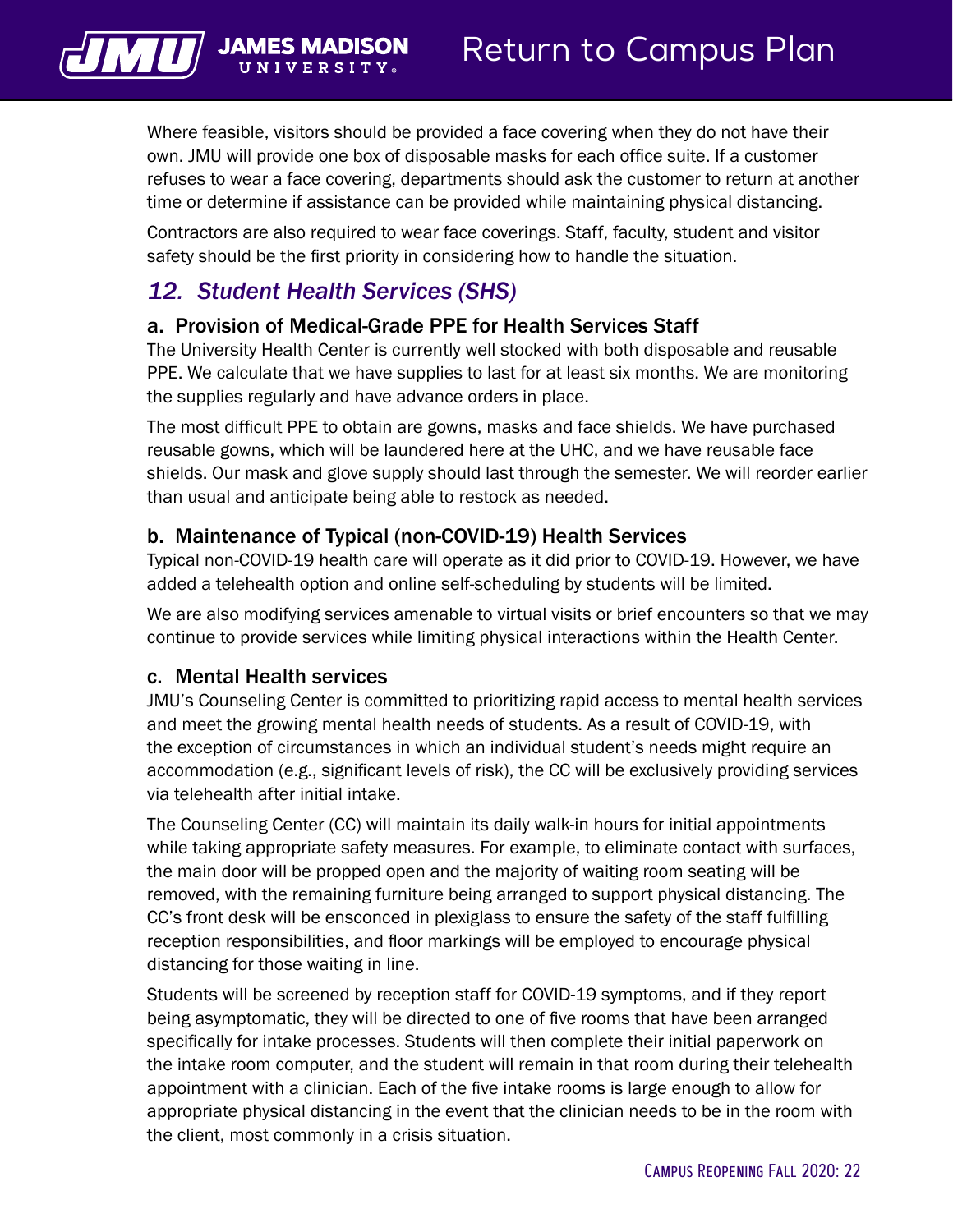<span id="page-24-0"></span>

In most cases, the client will not be present at the CC during their telehealth sessions, but exceptions can be made for students who have difficulty finding a private place to meet with their clinician. Similarly, group counseling and treatment program services will be provided through a telehealth modality, and outreach programming will also be virtual. The CC's two self-care spaces will be closed until further notice.

## d. SHS Facility Considerations

UHC medical providers have identified medical complaints and reasons for visits that are amenable to electronic interactions and those requiring a face-to-face interaction. Telehealth or telemedicine interactions will offered to students if applicable. Face-to-face visits will be used when medically required or requested by the patient. A specific clinical waiting and evaluation area for respiratory illnesses has been established. Phone triage protocols as well as patient screening protocols are in place.

IT changes include the addition of Telehealth to minimize the need to come to the health center. Mobile check-in has been added to avoid the use public computers and to decrease overall time in the waiting area and in the clinic itself. UHC staff will minimize the time patients spend in any waiting area by quickly moving patients to private exam rooms. History shows that, in general, our patients spend less than five minutes in the waiting rooms.

Due to the addition of new in-house laboratory testing for COVID-19, the UHC will initiate insurance billing for specific lab tests in order to minimize out-of-pocket expense to the student. Fee schedules have been set to make tests affordable for the uninsured and underinsured. No other changes to our fees have been made.

UHC undergoes regular environmental cleaning of all clinical areas, with a focus on appropriate sanitation of areas with higher risk of COVID-19 patients. Signs relating to face mask use and hand hygiene are in place, and fabric face masks will be available and required for every visit to the UHC.

#### e. SHS Administrative and Staff Considerations

The UHC is able to provide all needed PPE and other materials needed by UHC staff as detailed in section A.12.E. In addition, UHC routinely provides yearly training; this year's training will focus on COVID-19. Ongoing training will also be provided regarding the clinical, personal health, public health and financial aspects of COVID-19.

To ensure their health and safety, all UHC employees engaged in clinical care will receive daily health screenings.

## *13. Large Events*

All events will comply with current guidance from public health and commonwealth officials on allowable event size, required social distancing and PPE.

All large university events are managed by RMC Events using their comprehensive *Resource Guide to Safely Re-Opening Virginia's Venues and Events,* which they have shared with University Events.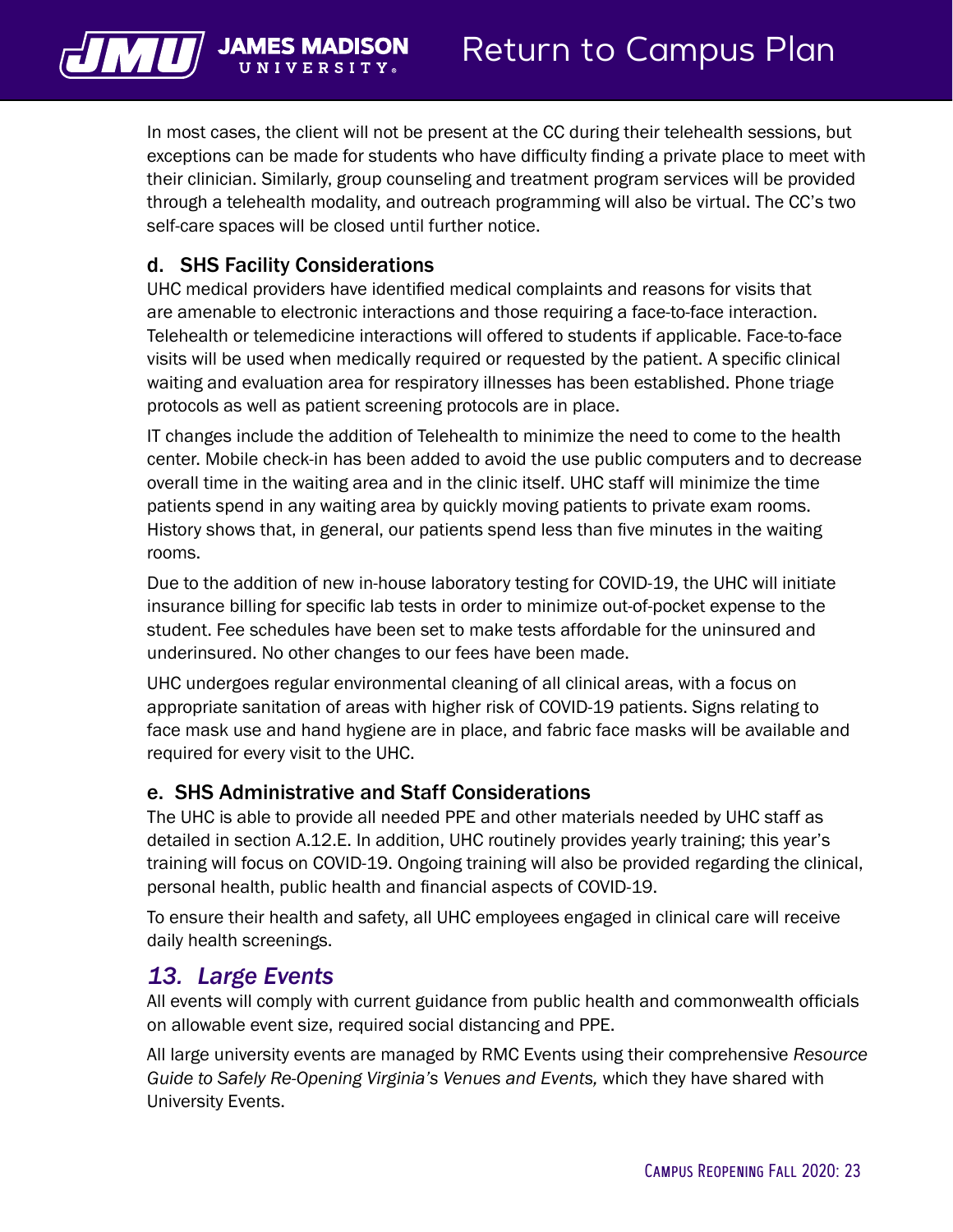## *14. Communications Strategy*

**UNIVERSIT** 

<span id="page-25-0"></span> $\sqrt{||\mathbf{u}||}$  James N

The office of University Communications and JMU Public Safety have an established protocol for emergency communications that employs a constellation of platforms. This includes the website-wide emergency notification space (currently activated as the home for all COVID-19-related communications from the university about operations and public health), emergency push notifications via text and mass emails. JMU will also implement use of the third-party mobile app LiveSafe.

In addition, annual training programs from the UHC will be elevated to university-level communication channels.

## *15. Orientation and Education/Training*

A variety of educational resources and trainings designed to keep the JMU community safe are planned for students. These trainings, developed by a team including members from Student Affairs, the UHC, Talent Development and Communications, include online opportunities for learning that students can access prior to campus reopening, in-person education that will be peer-delivered during orientation and an ongoing marketing campaign reminding the JMU community to practice behaviors that ensure our safety as much as possible and mitigate the spread of COVID-19.

Currently available training online includes:

- [Mask Usage](https://www.youtube.com/watch?v=Yc_yKQryMIQ&feature=youtu.be): This training video addresses the appropriate use of masks, with content informed by the Centers for Disease Control (CDC). Also available is a [handout](https://www.jmu.edu/talentdevelopment/_files/CDC-cloth-face-covering-instructions.pdf) that can be posted in residence halls and other campus buildings.
- **[Anti-stigma Training:](https://www.jmu.edu/talentdevelopment/covid-19-training-avoid-stigma/) This eLearning module focuses on avoiding stigma associated** with COVID-19, with content informed by the World Health Organization (WHO), UNICEF and the International Federation of Red Cross and Red Crescent Societies (IFRC). Also available is a [handout](https://www.jmu.edu/talentdevelopment/_files/WHO-covid19-stigma-guide.pdf) that can be distributed or posted.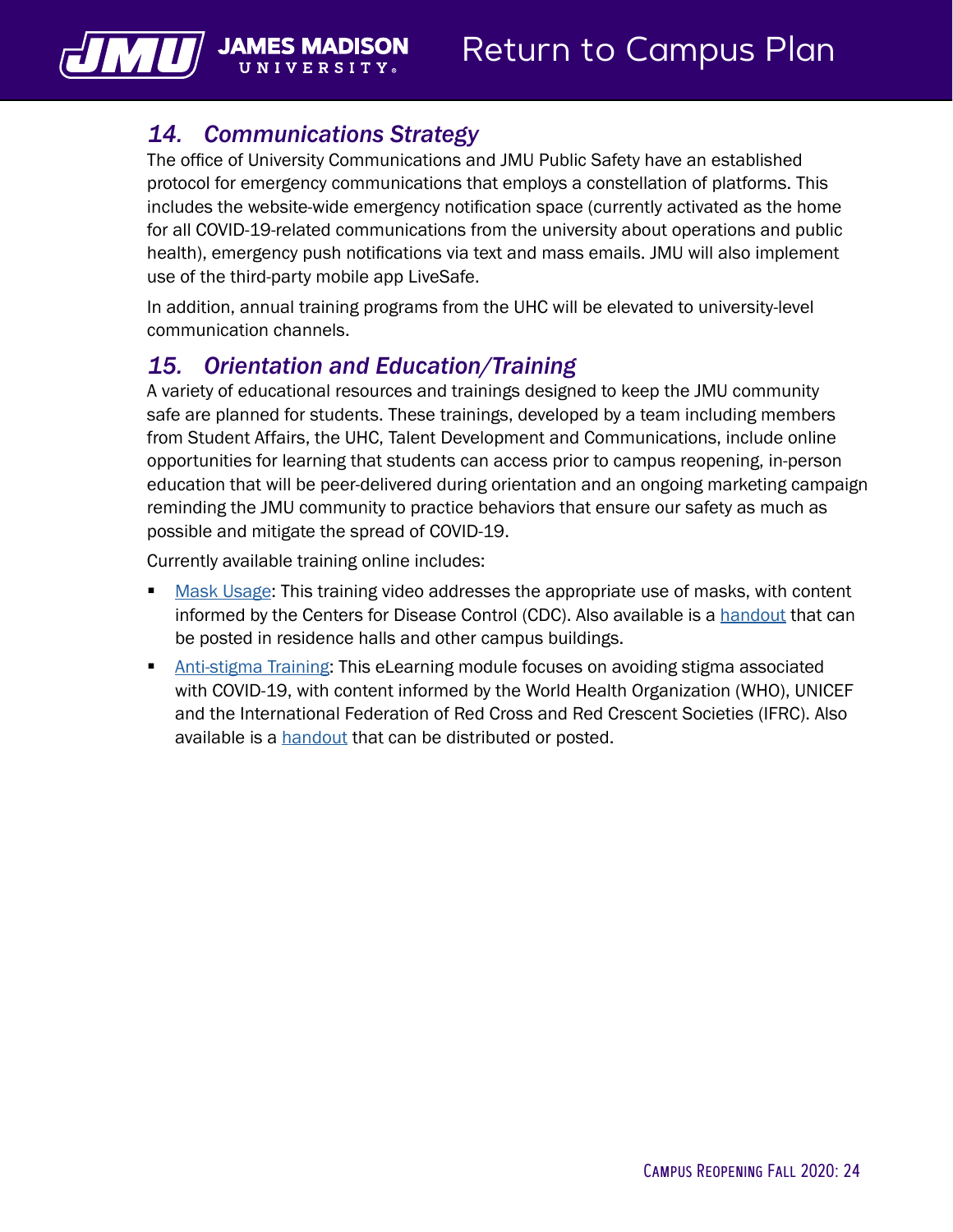## <span id="page-26-0"></span>B. Monitoring Health Conditions to Detect Infection

## *1. Daily Health Screenings*

UNIVERSIT

**JAMES M** 

Prior to returning to campus, employees are expected to complete health screening questions on the LiveSafe Mobile App. This software application pushes a screening survey to users when they enter campus through geo-fencing or through a computer logon. The user responds to questions related to body temperature, COVID-19 symptoms, and any instructions they have received to self-isolate by another agency or medical professional. If the employee receives a response that indicates they have no symptoms, they are permitted to proceed to campus.

If employees do not successfully pass the health screening on the LiveSafe App, they will see a red "X" and receive a message on their phone that will provide them with further instructions. Employees will be expected to contact their supervisor, stay home and contact their physician. Employees will also be provided with contact information for the occupational health nurse at the University Health Center, who will be available to discuss their symptoms and required actions.

JMU officials may ask faculty and staff for proof of screening completion when they are entering spaces, i.e. classrooms, offices, libraries, etc. It is expected that, when asked, these community members will provide proof of successful completion of the daily health screening.

Employees who refuse to show proof of successful screening completion when asked will be reminded of the requirement and will be refused entry until proof of screening completion can be provided. If it becomes evident that community members, including faculty and staff, did not complete the health screening as required, the user can provide a "tip" through the LiveSafe app describing the failure to follow protocol. Tips will be sent to designated individuals in various university divisions, who will follow-up with those faculty and staff members, where possible, to ensure they are aware of the protocols and community expectations. Employees who do not follow the screening protocol may be subject to disciplinary action.

## *2. Campus-level Syndromic Surveillance*

Data tracked from the LiveSafe app will provide an overall picture of health for the campus. The data will provide an assessment of the prevalence of upper respiratory illness in the JMU population, even that which is not COVID-19 specific.

The UHC will monitor visits and phone calls to provide another source of upper respiratory illness prevalence. We are using Tableau to create a dashboard with information from the electronic health record (EHR) system, the daily symptoms checker and other pertinent data to create a surveillance system for the campus community.

## *3. Establishment of a Testing Strategy*

The JMU University Health Center developed the following testing strategy, based on our current capabilities: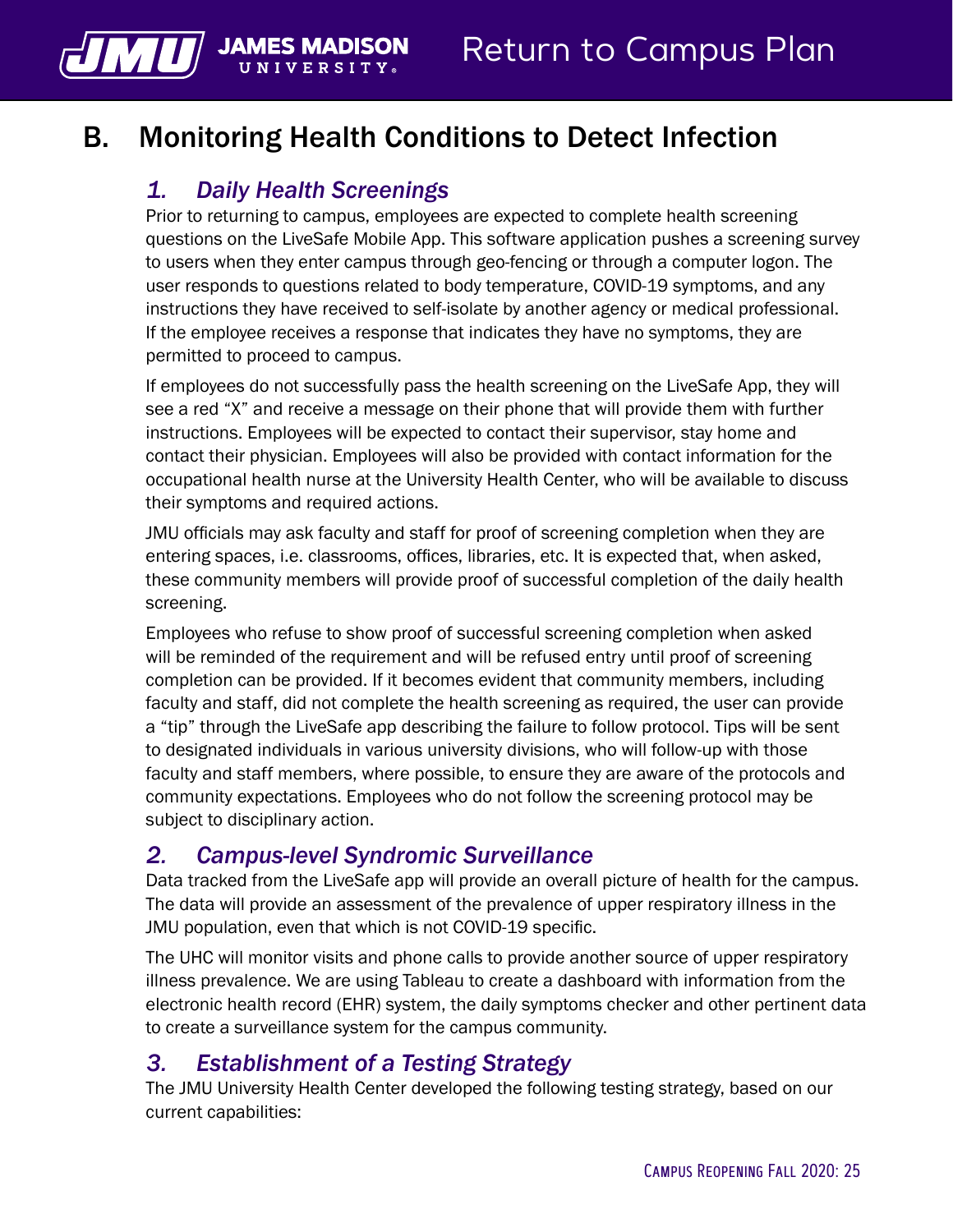<span id="page-27-0"></span>

#### *Students*

Any student meeting CDC and/or VDH criteria for SARS-CoV-2 testing will have a specimen collected at the UHC. This specimen will be sent to our reference lab (LabCorp) for processing.

#### *Faculty and Staff*

The Health Center has added an Occupational Health Nurse position to allow specimen collection for SARS-CoV-2 from faculty and staff through the UHC. These specimens will be sent to the reference lab (LabCorp), which will be responsible for billing insurance for these tests.

#### *In-House Testing*

The UHC continues to work with Procurement to secure the ability to provide some in-house diagnostic tests for SARS-CoV-2. We anticipate this capability at some point in the fall, but due to production limitations and high demand, we also expect some constraints. We have ordered SARS-CoV-2 antigen testing capability from Quidel and have ordered rapid PCR capability from Cepheid. In addition, the UHC has developed a testing algorithm depending on the availability of these tests, as outlined in [Appendix A.](#page-36-0)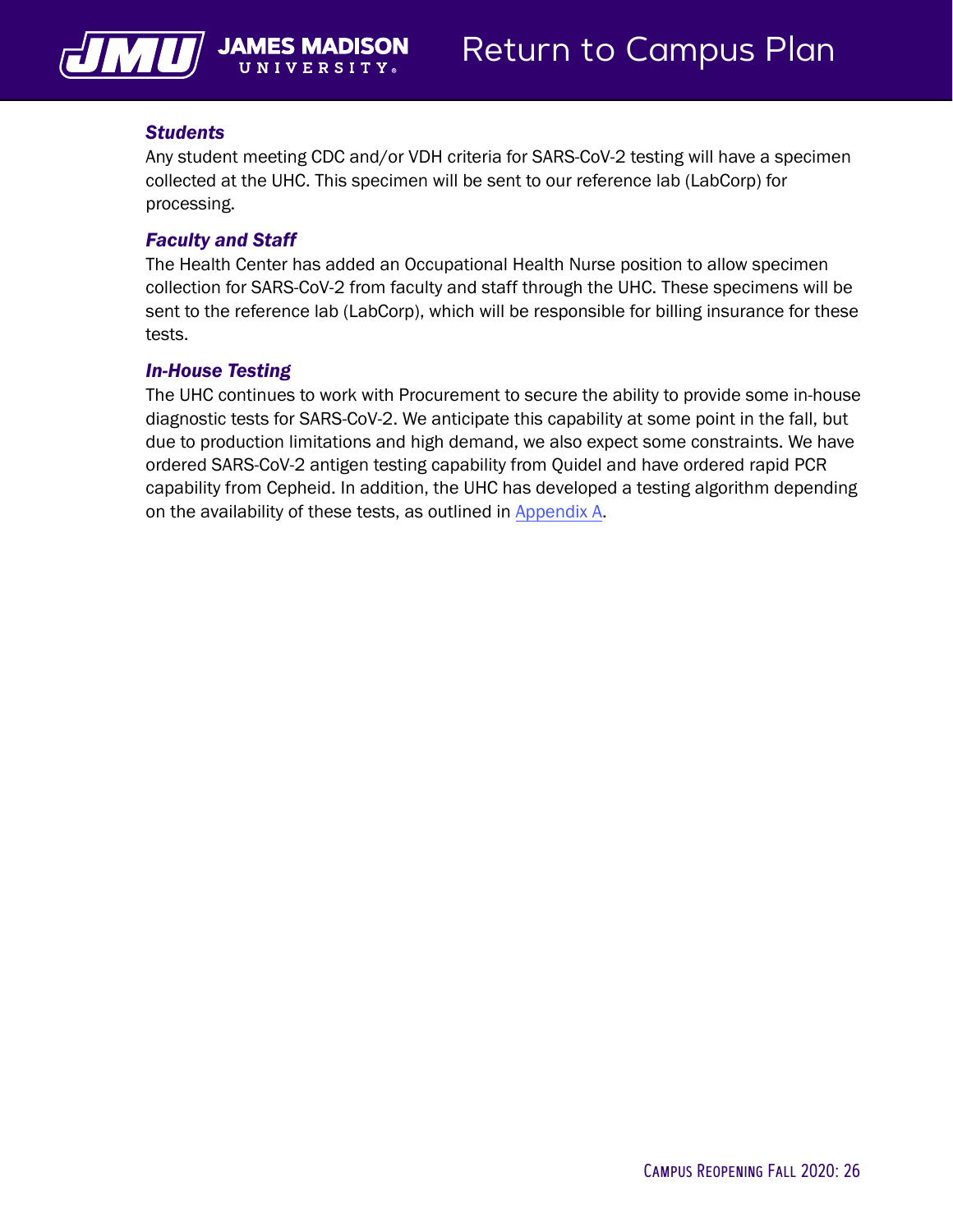## C. Containment to Prevent Spread of the Disease

## *1. Partnership with VDH for Contact Tracing*

JMU collaborates closely with the Central Shenandoah Health District of VDH to discuss how we will interact related to contact tracing. In addition, the UHC is developing a methodology to perform contact tracing related to students seen at and/or reported to the UHC for COVID-19.

## *2. Quarantining and Isolating*

JMU has developed the following procedures for patients suspected of having COVID-19 who were seen at the UHC and who do not require hospital evaluation.

#### *Students Living Off Campus*

**JAMES** 

Students living off campus will be expected to quarantine or isolate at their off-campus housing. Students living with others off campus will be treated as "family units" and quarantine or isolate together.

#### *Student Living On Campus – Tested at JMU UHC*

If a UHC medical provider determines that someone living on-campus is a person under investigation (PUI) for COVID-19, the following steps will be followed after the test samples have been collected.

- 1. UHC will contact the Office of Residence Life (ORL).
- 2. UHC will determine quarantine and isolation needs based on the PUI's current living arrangements.
	- Students who can safely travel home will be encouraged to do so. This is the best option for students as they can be with family and receive that support for their overall health and well-being. We will work to continue providing academic content while they are out of classes and provide additional support as needed.
	- Students who have private baths or who share bathrooms with five or fewer other students may be considered a "family unit."
- 3. Persons with a positive test will be removed from their current living space and moved to on-campus isolation (see # 6).
- 4. Contacts of these persons will remain in quarantine in their current living space.
	- The residence halls where students will most likely quarantine in their current living space are Chandler, Chesapeake, Converse, Gifford, Grace Street Apartments, Hoffman, Logan, Spotswood, Valley and Wampler.
- 5. ORL will inform the student and Public Safety which quarantine rooms the student will be assigned. Students will be assigned separate rooms while rooms are available. Depending on demand, students in isolation may be required to share rooms, with a maximum of two per room. Students in quarantine will not be doubled.
	- Willow and Oak will be used as the primary location for quarantine and isolation. Willow has a total capacity for quarantine of 14 (seven female, seven male)., while Oak as a total capacity for isolation of 28 (14 female, 14 male).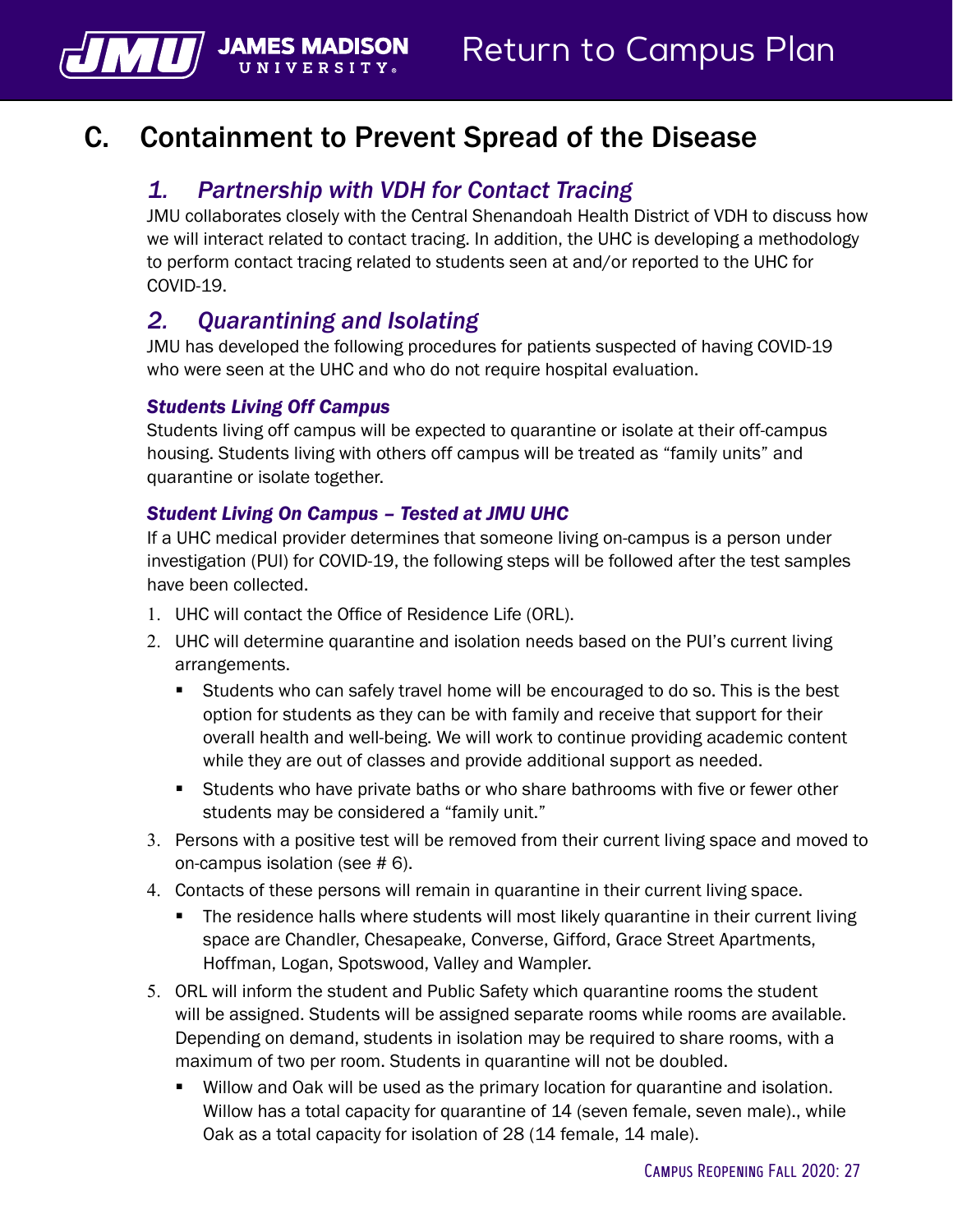

- Additional rooms in five local hotels have been secured for increased quarantine capacity. An agreement has been made with the hotels to increase this number of rooms as needed. As hotel rooms are ideal for quarantine, it may be necessary to use hotels rooms exclusively for this purpose and increase isolation capacity in Willow and Oak. The isolation capacity for both using double rooms is 56.
- 6. ORL will provide the PUI with a list of items that should be taken to quarantine for a 24 hour time period.
	- An access card and a room key are on the desks of all quarantine rooms for the student. There are laundry facilities in each location. Students will be responsible for their own laundry and can pay with JACards. Students will be responsible for routine cleaning and trash removal while in quarantine and/or isolation. Students will bag all trash in large plastic trash bags and tie the bags shut, then leave them outside the door for disposal by Facilities Management.
- 7. ORL will contact Public Safety when the PUI is ready for transport.
	- Public Safety will perform transportation of the student as their vehicles have a barrier between the front and rear seat. The Public Safety Officer providing transportation will wear an N95 mask and disposable gloves.
	- The affected student will be given a mask to wear before leaving the isolation room at the UHC. The officer will pick up the student of concern at the Urgent Care (UC) entrance to the UHC.
	- The student will be transported to their current dorm room (escorted by the officer) to pick up personal belongings. All of these items should be placed in plastic bags before transport. The plastic bags can be reused for trash in the quarantine location.
	- The officer will then transport the student to the preassigned building and give student access to their assigned room using a master key.
	- The transportation vehicle should be disinfected as soon as transport is complete. The officer should dispose of the mask and gloves by placing them in a plastic bag and sealing the bag before disposing into the trash.
	- Public Safety will provide routine security for quarantine/isolation buildings. Also, Public Safety may need to enforce quarantine and isolation and prevent visitors from entering these locations. Enforcement guidelines will be provided by VDH.
- 8. Once the PUI and roommate(s) have been moved to quarantine, ORL will contact Facilities Management (FM) to notify them of the PUI's current room location and assigned quarantine rooms of PUI and roommate(s) so appropriate cleaning of these rooms can be completed.
	- FM will assist Public Safety with disinfection of cruisers as needed.
	- FM will assure that cleaning supplies, trash bags, toilet paper, paper towels, etc. are stocked in quarantine and isolation buildings.
	- FM will place posters on the interior doors of the isolation and quarantine locations identifying them as such and listing items (mask, gloves, gown, etc.) needed for entry.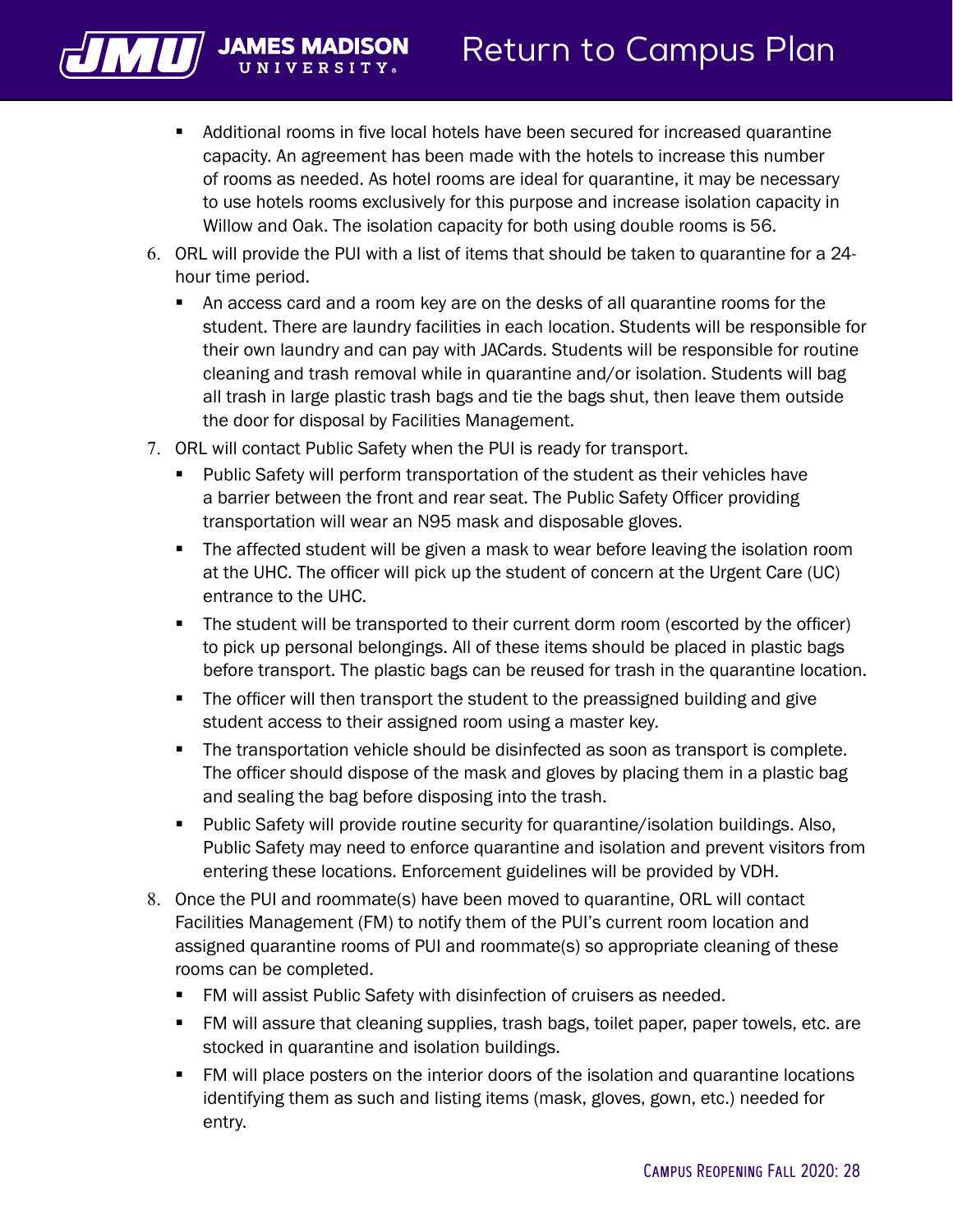<span id="page-30-0"></span>

- If a student is moved out of a quarantine or isolation room, or relocated within the space, FM will clean the room that was vacated.
- 9. ORL will contact Aramark regarding food options for the PUI.
	- Aramark will be provided with the student's name, location and any allergies that the student may have. Between 8 a.m.-7 p.m., a grocery pack will be delivered to the student within two hours and will be followed with regularly scheduled meals, which will be delivered to the outside door for the student to pick up. After the initial contact, the student will be responsible for communicating with Aramark.
- 10. ORL will notify University Communications that a student has been put into quarantine and/or isolation.
- 11. ORL will notify the University Health Center.
	- The UHC will follow all clinical protocols and communicate closely with the local health department. The Patient Care Coordinator will contact patients under quarantine and isolation daily for a basic check on the students' well-being. The Patient Care Coordinator will also communicate changes in the student's condition, the results of testing, etc. to the appropriate persons and departments.

This process is also detailed in [Appendix B.](#page-37-0)

#### *Student Living On Campus – Tested at SRMH*

The above protocol will be followed for any student living on-campus and evaluated at Sentara-RMH. The hospital will be responsible for making the initial call to the ORL; after hours, SRMH will call Public Safety. During business hours, the hospital will also call JMU Public Safety requesting transport of the student back to campus. The other transportation steps will occur as detailed above, and all other procedures remain the same.

#### *Quarantine and Isolation Considerations*

Two subsets of students will be quarantined. The first are those who have symptoms and are undergoing testing for infection, which was probably initiated in the UHC or at Sentara-RMH. These students will clear quarantine if the test returns negative. If the test is positive, they will relocate to the isolation location. In the case of a patient in quarantine who tests positive, the room in which they were staying, the community bathroom and the common living space will be cleaned by FM following their standard disinfection protocol

The second set are students who are quarantined due to a close contact with a known positive case. These students will remain in quarantine for 14 days and be released if no symptoms (fever and/or cough) develop. If any symptoms develop during quarantine, students must be tested for COVID-19 and remain in isolation until the results of the test are available and they have been quarantined for at least 14 days. Due to test turnaround time, some students will remain in quarantine longer than 14 days if they require testing due to symptom development.

Students requiring quarantine/isolation who live off campus will be considered a family unit and will follow directions of the local health department. Students will be asked not to ride any public transportation. If a student is at UHC and does not have a personal vehicle for transport, Public Safety will transport students from UHC to off-campus housing.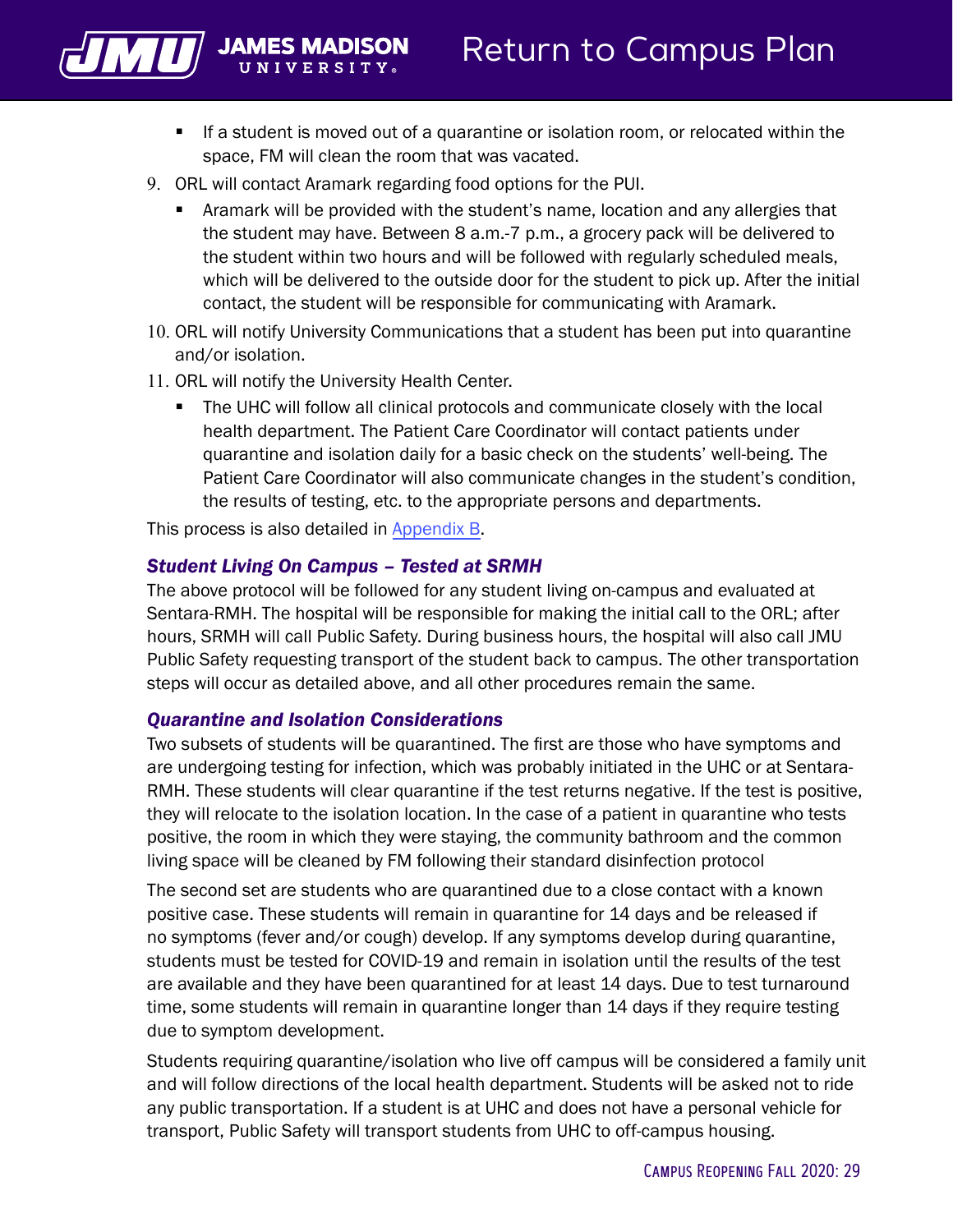<span id="page-31-0"></span>

// JAMES N

Students who test positive will be moved to isolation. The UHC will notify ORL of positive test results. ORL will then assign students a room number and a combination for the room door; combination locks have been added to isolation rooms. ORL will work with students to determine which items from the original dorm room will be needed for their isolation stay. Students will be responsible for moving their personal items from the quarantine to isolation rooms. ORL will notify FM when the quarantine room is empty and ready for cleaning.

#### Quarantine and Isolation Instructions for Students

- Students should remain in their room as much as possible.
- Students will record temperature and symptoms daily and will report these results to the Patient Advocate.
- If students need to seek medical care outside of quarantine/isolation, they must wear masks.
- Students must spray down and wipe bathroom surfaces they touch when using the restroom. Morning mist and paper towels are appropriate supplies.
- Students will be responsible for their own laundry, trash removal and housekeeping (to include the bathroom).

#### *3. Campus Outbreak Management*

If an outbreak occurs on campus, the University Health Center (UHC) will consult with and depend upon the Virginia Department of Health (VDH) for input and direction.

Based on the input and or direction received from VDH, the Infectious Disease Response Team will identify the specific degree of response required. The degree of response will be based on the level of community transmission: 1. when there is no community transmission (preparedness phase), 2. when there is minimal to moderate community transmission, and 3. when there is substantial community transmission.

#### *Level 1: No Community Transmission*

This is our current level of operation, which has included updating of emergency operations plans, deep information sharing with key partners including local officials, reinforcement of hygiene practices, intensification of cleaning and disinfecting efforts, monitoring and planning for absenteeism, assessment of the need for group gatherings, self-directed health screenings with instructions, clinic prep for COVID-19, creation of communications plans and reviews of Centers for Disease Control guidance to inform planning documents.

#### *Level 2: Minimal to Moderate Community Transmission*

In this stage, we will continue to coordinate with local public health officials. JMU will implement multiple advanced physical distancing strategies including cancellation of larger group gatherings and adapting class meetings as needed. We will increase distancing between furnishings, further de-densify highly populated areas and consider scaling back dining options. In addition, we will identify additional ways to accommodate the needs of higher risk students, ensure continuity of safe housing and remind community members of their anti-stigma training and personal responsibility to mitigate the spread of COVID-19.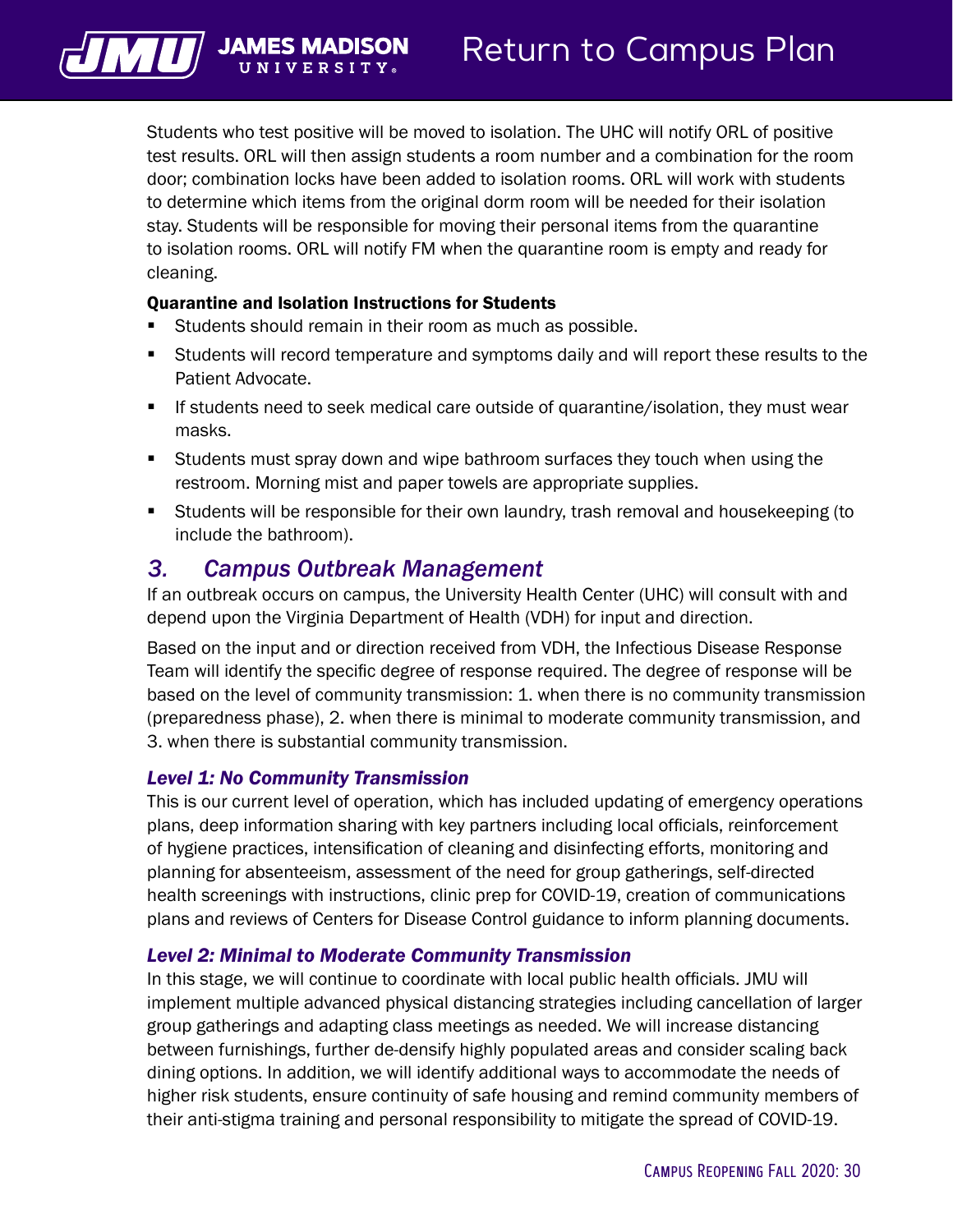#### *Level 3: Substantial Community Transmission*

**JAMES N** 

<span id="page-32-0"></span>VШ

While continuing to coordinate with local public health officials, during this phase JMU will suspend in-person classes and consider sending residential students home to attend class remotely.

Employees will be encouraged not to report to campus and work remotely where possible. For those who must report to the campus, heightened safety precautions designed to prevent employee-to-employee contact will be enacted, including alternative work shifts and locations, hybrid remote and on-campus work, enhanced frequency of disinfection and the mandatory use of additional layers of protection from the virus.

University Communications, in collaboration with relevant university divisions and the JMU COVID-19 Campus Team, will create and disseminate correspondence to all community member types including students, staff, faculty, affiliates and the surrounding community with updates on JMU plans and responses. At this level, JMU will rely heavily on the decisions made during spring 2020 when courses were moved online and most work was handled remotely.

#### *4. Partnerships to Assure Care*

A member of the local Sentara RMH Medical Center staff is a member of the JMU COVID-19 Campus Team, which also includes three representatives from the Virginia Department of Health. As part of the JMU university-wide team, these individuals help us to assure care for symptomatic individuals as needed.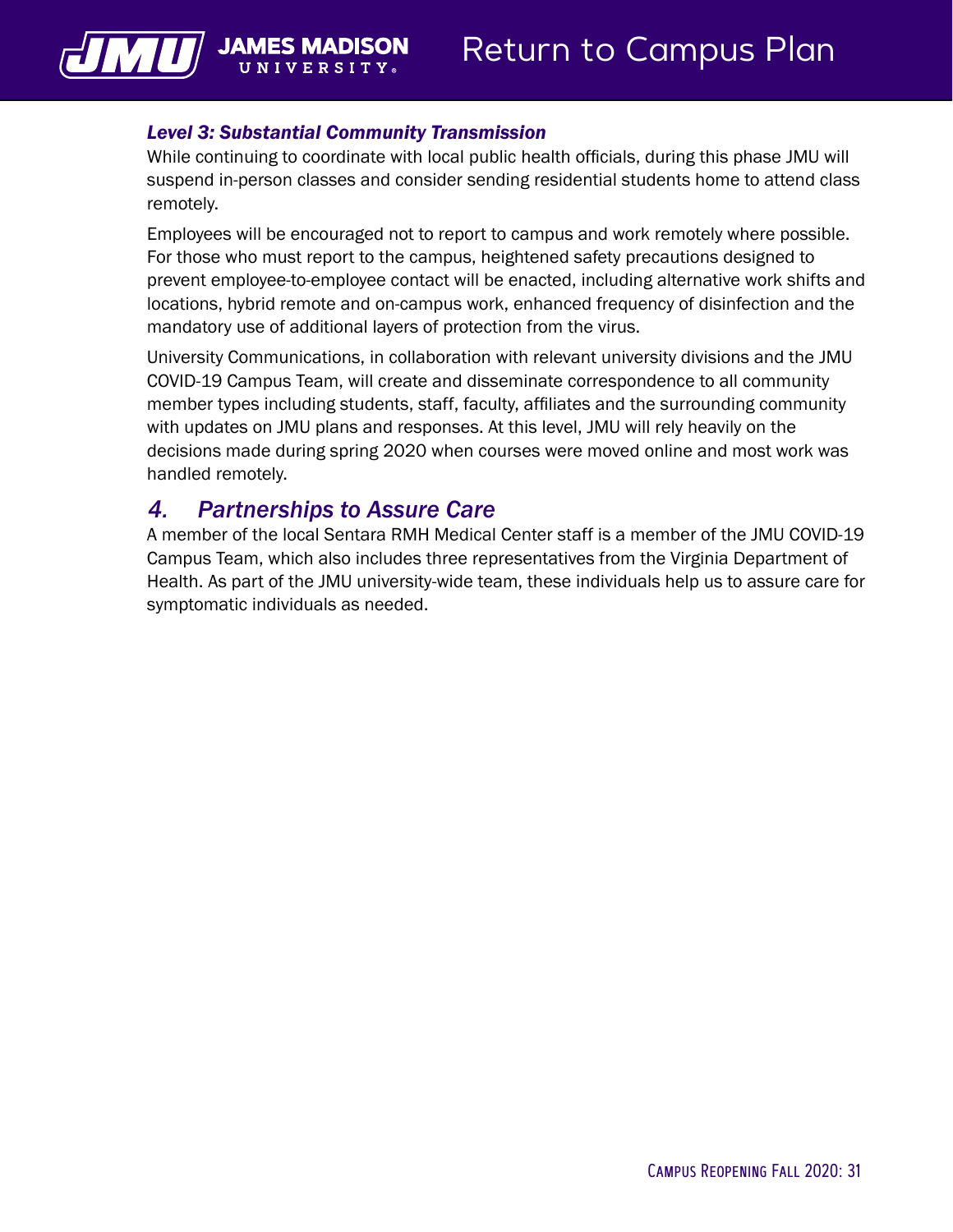## D. Shutdown Considerations

UNIVERSI

 $\boxed{\text{MU}}$  James N

## *1. Criteria and Process for Dismissals or Shutdowns*

JMU is prepared for a partial or total campus closure at any point during the semester. If classes can no longer be held safely on campus, we plan to pivot to remote and online instruction, as we did successfully in Spring 2020.

Decisions regarding dismissals and shutdowns will be made in consultation with local and state public health officials. The university will communicate these decisions to the campus community as outlined in the established University Crisis Communications Plan, which was developed in collaboration with the Office of Public Safety and is detailed in Section D.4..

#### *2. Reduced Campus Activity*

JMU is prepared to tighten or change restrictions as needed to comply with severe conditions and public health guidance. All students and employees will be reminded that we may need to make adaptations quickly during the upcoming academic year in order to address changing circumstances.

## *3. Health and Safety on Campus v. Returning Home*

The considerations in determining student health and safety on campus versus going home are complicated and influenced by a variety of factors. In terms of reopening, the CDC developed criteria of risk. Based on these criteria, JMU's plans for reopening fall into the 'more risk' category for the general settings and 'high' risk for on-campus housing. These criteria have informed the JMU reopening plans as we attempt to minimize risk.

If an outbreak occurs, the factors that affect student health and safety by remaining on campus versus returning home are as follows:

- Students needing isolation or quarantine will be strongly encouraged to return home, which we believe will optimize the physical and mental well-being of those students. In addition, it will decrease the risk of these students breaking isolation or quarantine and thereby being a source of infection to others.
- If an outbreak occurs, students with underlying medical conditions making them vulnerable should consider returning home to minimize their risk of becoming ill.
- Some categories of students should remain on campus for quarantine or isolation to maximize either their safety or the safety of others. These include international students or U.S. students who do not have a home in the U.S. to return to; those with a vulnerable individual at home; those who require public transportation to return or those who are unable to physically quarantine or isolate.
- **There are external concerns that affect whether the student would be safest on campus** versus at home. If there is an outbreak at home with a disease prevalence higher than that at JMU, it will be safest for the student to remain on campus. If there is an individual at home with COVID-19, it will be safer for the student to remain at JMU.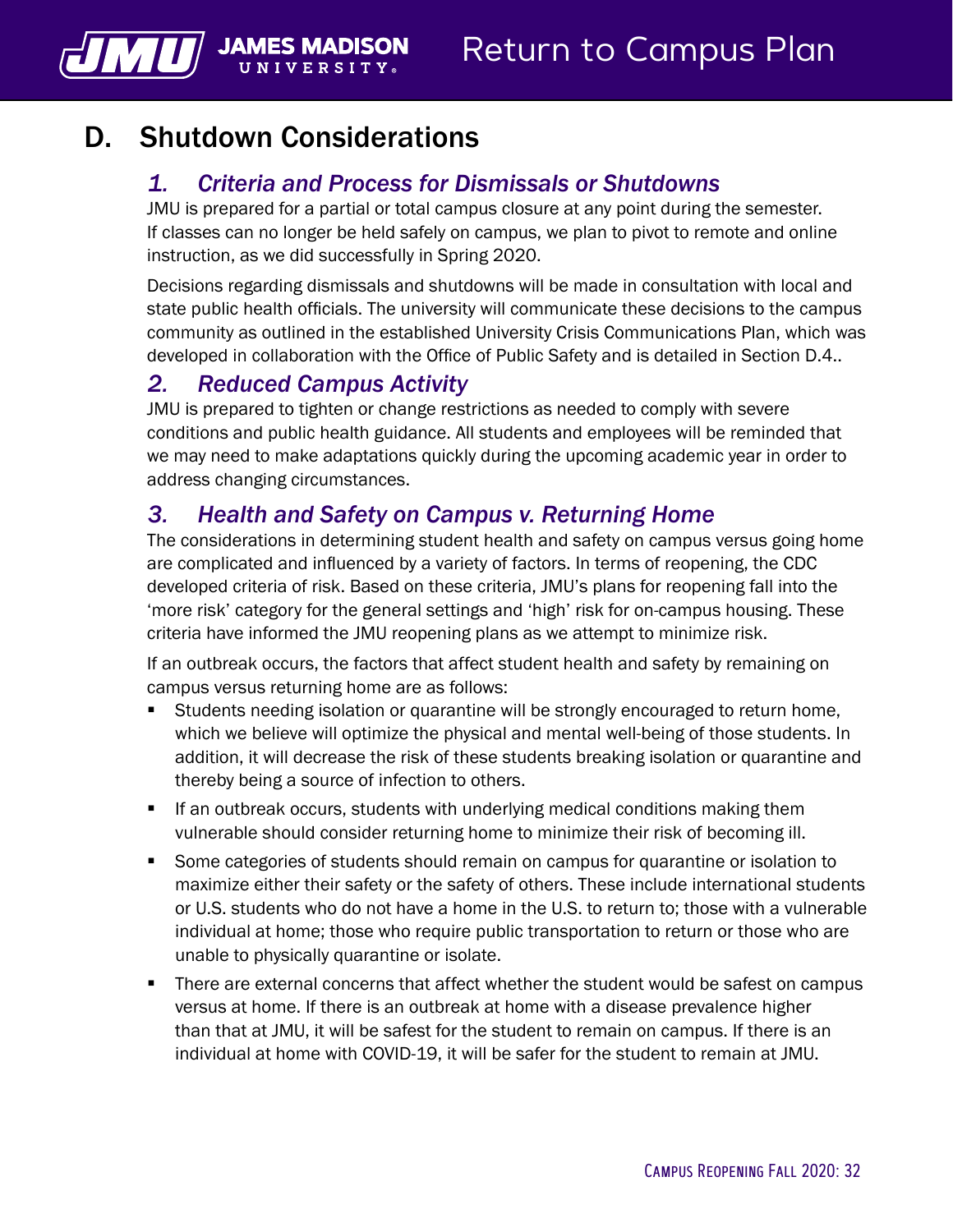

## *4. Communications Plan for Dismissals/Shutdowns*

The University Crisis Communications Plan contains detailed guidance in close collaboration with the Office of Public Safety on how emergency messaging is delivered to the campus community in a timely manner. The plan contains three phases:

**Response** 

<u>ИЦ</u>

- **Reassurance**
- **Recovery**

Typically, the first two phases are over in a matter of hours or days. With the COVID-19 pandemic, the university will not shift into the Recovery phase until a vaccine is widely available. Consequently, the crisis communications plan will remain through the summer and into the fall semester and beyond if necessary.

Responses from surveys of parents and students in May revealed that the crisis communications response by the university beginning in March and continuing through the spring semester was widely viewed as effective.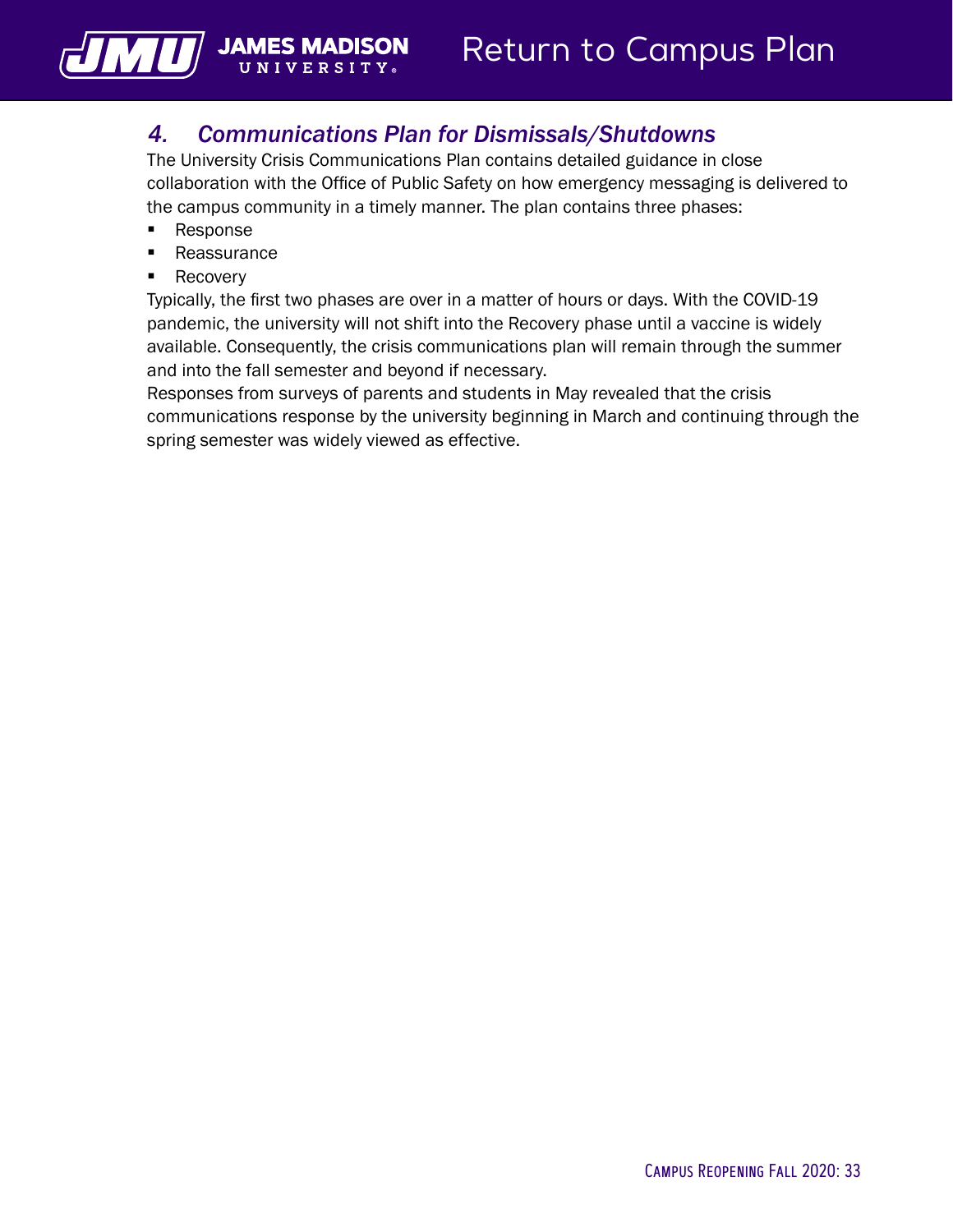## Sources For Plan Information

<span id="page-35-0"></span>WWW JAMES MADISON

- **CDC** Guidance for Institutions of Higher Education
- **[Executive Order 65](https://www.governor.virginia.gov/media/governorvirginiagov/executive-actions/EO-65-and-Order-Of-Public-Health-Emergency-Six---AMENDED---Phase-Two-Easing-of-Certain-Temporary-Restrictions-Due-to-Novel-Coronavirus-(COVID-19).pdf)**
- **[Forward Virginia Blueprint Phase Guidance](https://www.governor.virginia.gov/media/governorvirginiagov/governor-of-virginia/pdf/Virginia-Forward-Phase-Two-Guidelines.pdf)**
- **[Higher Education Reopening Guidance](https://www.governor.virginia.gov/media/governorvirginiagov/governor-of-virginia/pdf/Higher-Education-Reopening-Guidance.pdf)**
- **[VDH Higher Education Testing Guidance](https://www.cdc.gov/coronavirus/2019-ncov/community/colleges-universities/index.html)**
- **VDH: Role of Public Health and Colleges/Universities in Preparedness and Response [Efforts](https://www.vdh.virginia.gov/content/uploads/sites/182/2020/06/COVID-and-Public-Health-CollegesUniversities.pdf)**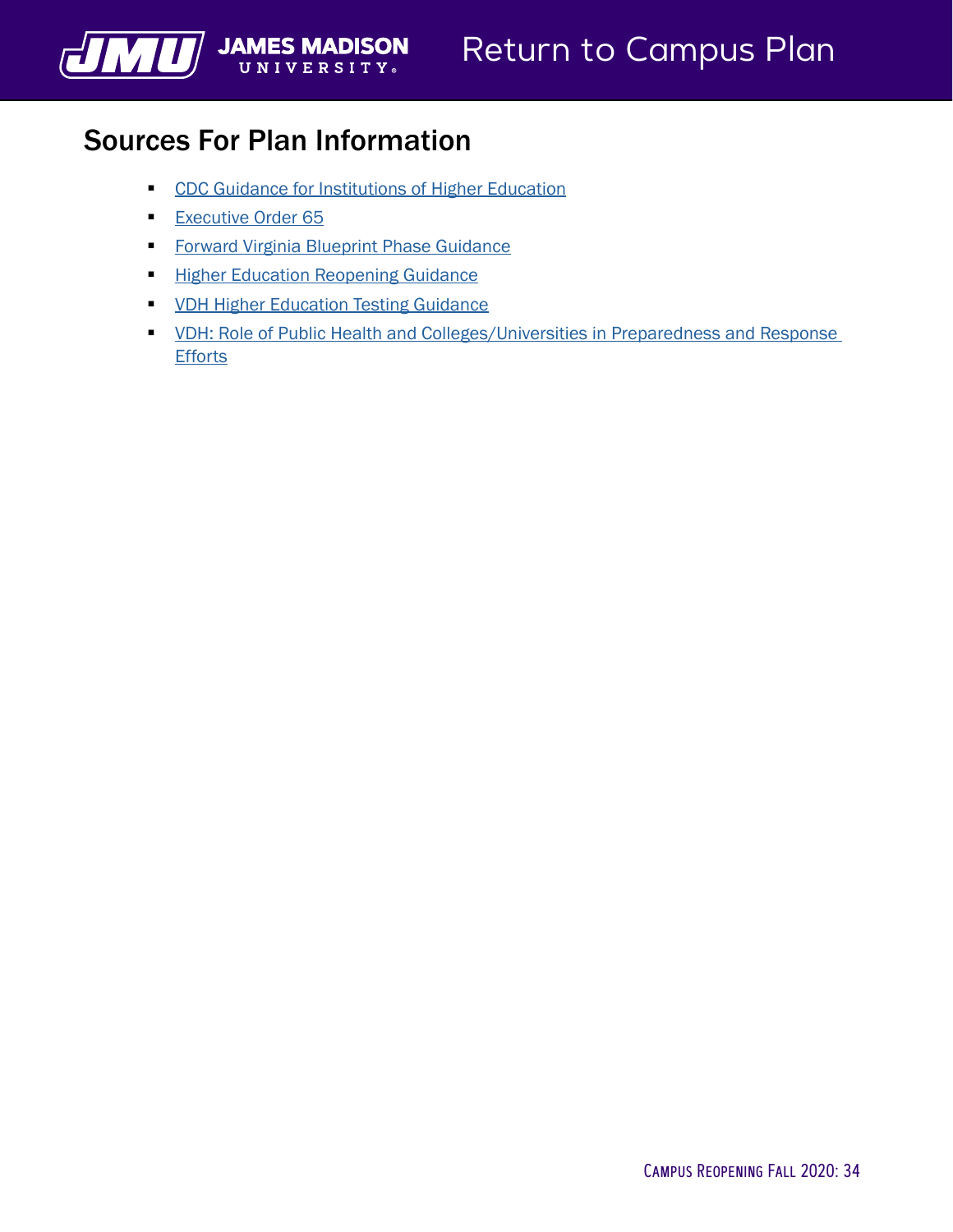#### **Case Investigation and Contact Tracing Flow Chart for Students - 6.11.20 James Madison University**

<span id="page-36-0"></span>